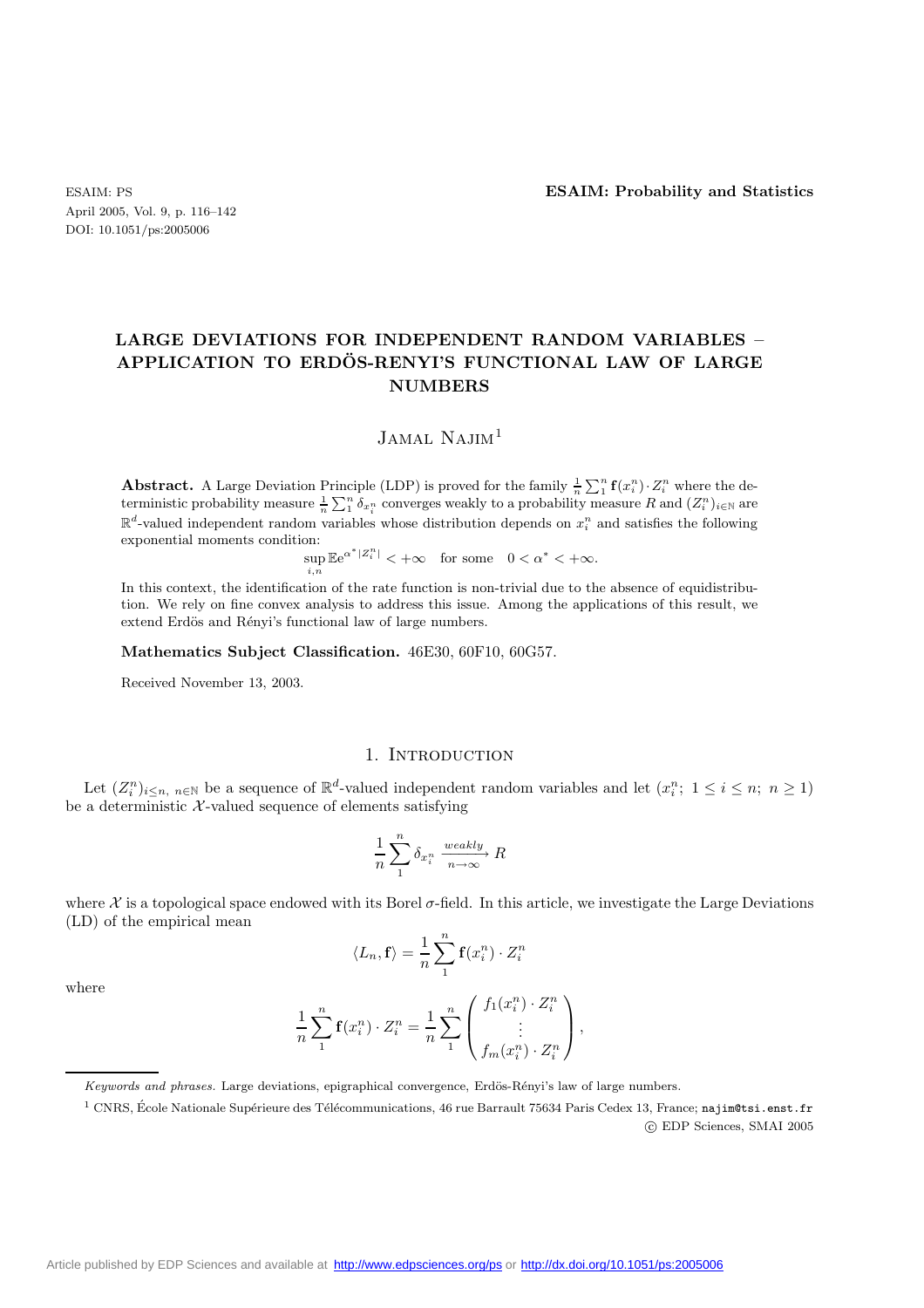the  $f_k$ 's being the rows of the  $m \times d$  matrix **f**. Here, each  $f_k$  is a bounded continuous function from X to  $\mathbb{R}^d$ and  $\cdot$  denotes the scalar product in  $\mathbb{R}^d$ . In particular the random variable  $\langle L_n, \mathbf{f} \rangle$  is  $\mathbb{R}^m$ -valued.

The random variables  $Z_i^n$  are independent and satisfy the following exponential moment condition:

$$
\sup_{i,n} \mathbb{E} e^{\alpha^*|Z_i^n|} < \infty \quad \text{for some} \quad \alpha^* > 0. \tag{1.1}
$$

The law of  $Z_i^n$  (denoted by  $\mathcal{L}(Z_i^n)$ ) depends on  $x_i^n$  in the sens that if  $x_i^n$  and  $x_j^n$  are close, then so are  $\mathcal{L}(Z_i^n)$ and  $\mathcal{L}(Z_j^n)$  for the following distance between probability measures:

$$
d_{OW}(P,Q) = \inf_{\eta} \inf \left\{ a > 0; \int_{\mathbb{R}^d \times \mathbb{R}^d} \tau \left( \frac{z - z'}{a} \right) \eta(\mathrm{d}z \mathrm{d}z') \le 1 \right\},\,
$$

where  $\eta$  is a probability with given marginals P and Q and  $\tau(z)=e^{|z|}-1$ . This distance allows us to quantify easily the "exponential proximity" of two probability measures.

#### **The large deviation principle**

The main result of the article is the Large Deviations Principle (LDP) established for  $\langle L_n, \mathbf{f} \rangle$  under the previously mentioned assumptions: Cramér's condition  $(1.1)$  and variables  $Z_i^n$  which are independent but not identically distributed.

The Large Deviations associated to this model are of interest in gaz theory and have been studied in the one-dimensional case by Ellis, Gough and Pulé in [15] in the case where  $\mathcal{L}(Z_i^n) \propto e^{g(x_i^n) \cdot z} P(\mathrm{d}z)$ . Related LDPs have been established by Dembo and Zajic [10] and Gamboa and Gassiat in [17]. In both cases [15, 17], it is important to consider random variables which do not have all their exponential moments (1.1). This model is also of interest in information theory where  $Z_i^n = f(x_i^n, Y_i^n)$ , the  $Y_i^n$ 's being i.i.d., and have been studied by Dembo and Kontoyiannis  $[9]$  and Chi  $[3, 4]$  in the case where the process Y satisfies some mixing conditions.

There are two key issues to establish the LDP.

- 1. Since no steepness is assumed, we are not able to use Gärtner-Ellis' theorem nor to adapt in a different way Cramér's exponential change of measure argument. Our main tools to overcome it are the technique developed in [22] in the i.i.d. setting and a coupling argument based on the distance  $d_{OW}$ .
- 2. The identification of the rate function is non trivial. In fact, the technique developed in [22] relies heavily on exponential approximation and thus yields to a very abstract rate function. The model being more complex here, so is the identification of the rate function. Convex Analysis provides us with very efficient tools to address this point.

Let us mention that this kind of problems often arises when dealing with LD of independent but not identically distributed random variables (Dawson and Gärtner  $[6, 7]$ , Djellout, Guillin and Wu [13]). In a different fashion, let us mention the work of Zabell [29] around Mosco-convergence and Large Deviations.

#### **Applications of the LDP**

*LDPs in infinite dimension.* The LDP of  $\langle L_n, \mathbf{f} \rangle$  is the cornerstone to get LDPs in infinite dimensional settings *via* Dawson and Gärtner's projective limit approach. We derive LDPs for the empirical measure  $L_n$ and the random walk  $\bar{Z}_n$  where

$$
L_n = \frac{1}{n} \sum_{i=1}^n Z_i^n \delta_{x_i^n} \quad \text{and} \quad \bar{Z}_n(t) = \frac{1}{n} \sum_{i=1}^{[nt]} Z_i^n, \ t \in [0, 1].
$$

These results extend those of [22] to the case where the random variables  $Z_i^n$  are not identically distributed and yield to rate functions with an extra term (see Ths. 4.1 and 4.3) à la Lynch and Sethuraman [21]. For instance,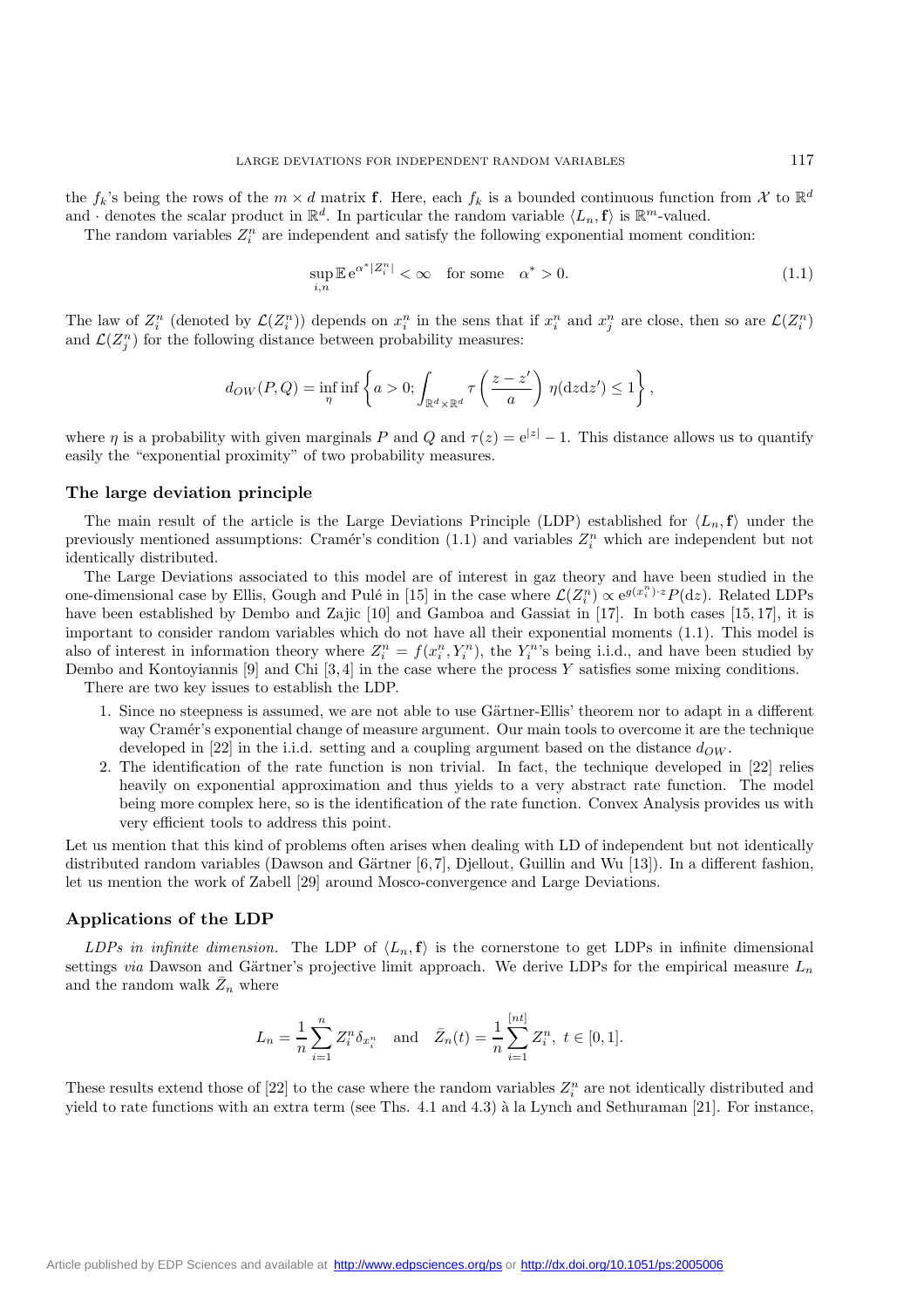the rate function of the LDP satisfied by  $L_n$  is given by:

$$
I(\mu) = I_1(\mu_a) + I_2(\mu_s),
$$

where  $\mu = \mu_a + \mu_s$  is the Lebesgue decomposition of  $\mu$  with respect to R. In particular,  $I(\mu)$  can be finite for measures  $\mu$  which are not absolutely continuous with respect to R. One shall notice that the LDP for  $\bar{Z}_n$  has been studied by Schuette in [28] under different conditions.

*Erdös and Rényi's functional law of large numbers (FLLN)*. Assume that the  $Z_i^n$ 's are as previously, that  $\mathbb{E} Z_i^n = 0$  and consider the process

$$
\eta_{n,m}: t \mapsto \frac{1}{A_n} \sum_{i=m}^{[m+tA_n]} Z_i, \ t \in [0,1]
$$

where  $A_n = \log n$  ([x] denotes the integer part of x) and m lies between 1 and  $n - A_n$ . Our main result is the description of the cluster points of the sets  $K_n = \{\eta_{n,m}, 1 \leq m \leq n - A_n\}$ . This problem is known as Erdös-Rényi's FLLN and has been studied by several authors among which Deheuvels [8], Borovkov [2], Sanchis  $[26, 27]$  and Gantert  $[18]$ . Let us first remind the crucial observation of Erdös and Rényi. Let

$$
U_n = \max_{0 \le m \le n - A_n} \frac{Z_{m+1} + \dots + Z_{m+A_n}}{A_n}.
$$

If  $A_n = n$ , then the limit of  $U_n$  is a.s. zero (law of large numbers). If  $A_n$  is finite, say  $A_n = 1$ , then the limit is infinite (provided that the  $Z$ 's are not bounded). Erdös and Rényi [16] have shown that for a scaling in-between, namely  $A_n = \log n$ , then the limit of  $U_n$  exists, is non trivial and might by expressed by means of the rate function associated to the LDP of the empirical mean (Cramér's theorem).

We describe the set of cluster points by means of the rate function associated to the LDP of  $\bar{Z}_n$ . Our results extend Deheuvels' result to the multidimensional setting and extends Borovkov's result to the case where the random variables  $Z_i$  do not have all their exponential moments. We also relax the i.i.d. assumption.

## **Outline of the paper**

The paper is organized as follows: in Section 2, the notations and the assumptions are given, the distance  $d_{OW}$ is defined and examples fulfilling the assumptions are studied (Sect. 2.4); the LDP together with the identification of the rate function are stated and proved in Section 3. Large Deviations for the empirical measure  $L_n$  and the random walk  $\bar{Z}_n$  are proved in Section 4. Finally, Section 5 is devoted to Erdös and Rényi's functional law of large numbers.

### 2. NOTATIONS AND ASSUMPTIONS

#### 2.1. **Notations**

Let X be a topological vector space endowed with its Borel  $\sigma$ -field  $\mathcal{B}(\mathcal{X})$  and let R be a probability measure on X. We denote by  $C(\mathcal{X})$  (resp.  $C_d(\mathcal{X})$ ) the set of R-valued (resp.  $\mathbb{R}^d$ -valued) continuous bounded functions on  $\mathcal{X}$ ; by  $L_d^1(\mathcal{X})$  the set of  $\mathbb{R}^d$ -valued R-integrable functions on  $\mathcal{X}$  and by  $\mathcal{P}(\mathcal{X})$  the set of probability measures on X. We shall sometimes drop X and denote the previous sets by  $C, C_d, L_d^1$ .

Let  $|\cdot|$  denote a norm on any finite-dimensional vector space (usually  $\mathbb{R}, \mathbb{R}^d$  or  $\mathbb{R}^{m \times d}$ ). We denote by  $\|\cdot\|$ the supremum norm on the space of bounded continuous functions from X with values in R,  $\mathbb{R}^d$  or  $\mathbb{R}^{m \times d}$ , *i.e.*  $||f|| = \sup_{x \in \mathcal{X}} |f(x)|$ . As usual,  $\delta_a$  is the Dirac measure at a. Let **a** be a  $m \times d$  matrix and let  $z \in \mathbb{R}^d$ .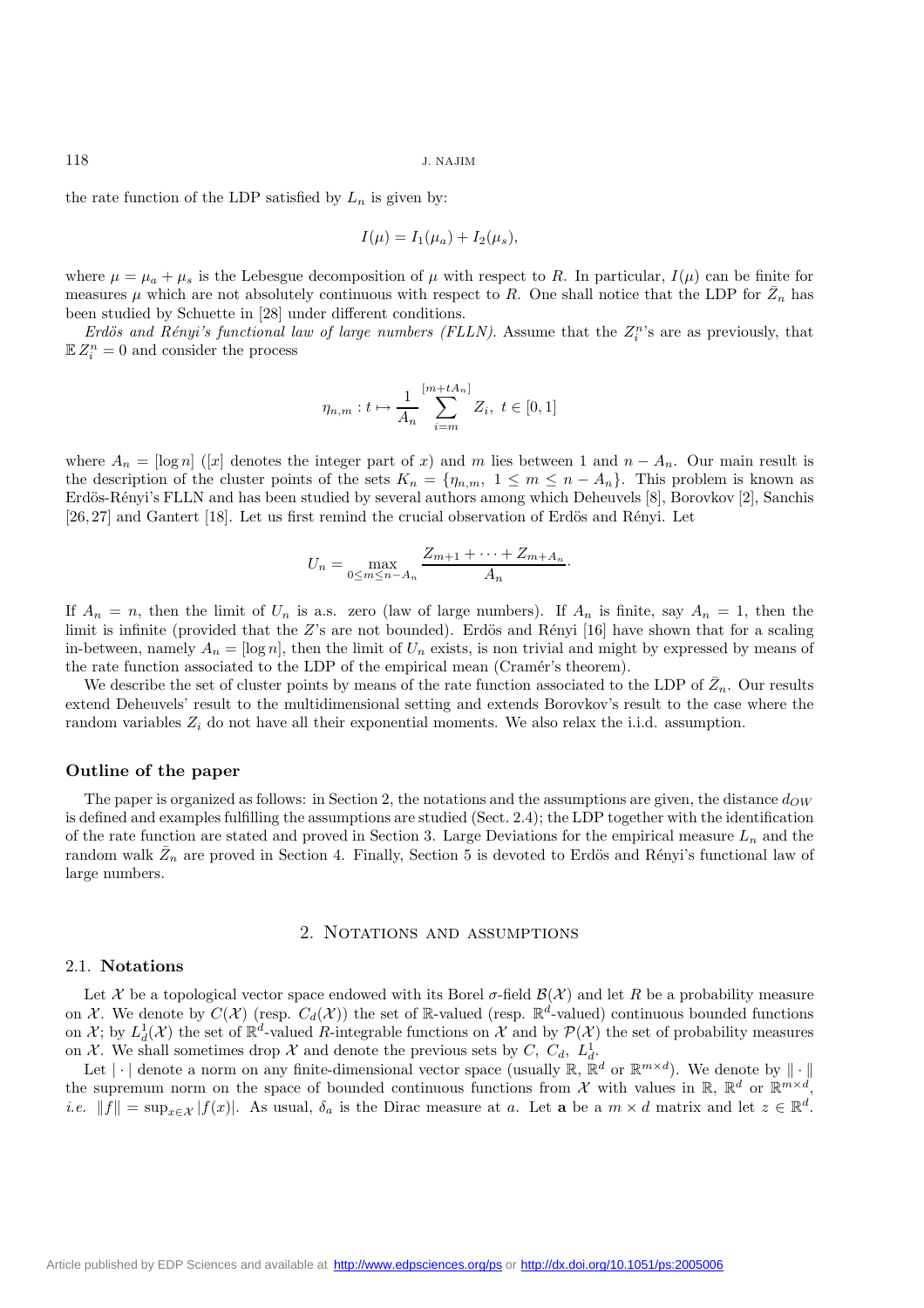We denote by  $\cdot$  the usual matrix product, that is

$$
\mathbf{a} \cdot z = \begin{pmatrix} a_1 \cdot z \\ \vdots \\ a_m \cdot z \end{pmatrix}
$$

where  $a_j$  is the j-th row of the matrix **a**. Hence,  $\cdot$  denotes the scalar product  $\lambda \cdot z$  or the matrix product  $\mathbf{a} \cdot z$ , depending on the context. Let  $f: \mathcal{X} \to \mathbb{R}^{m \times d}$  be a (matrix-valued) continuous bounded function and  $\theta \in \mathbb{R}^m$ , then

$$
\mathbf{f}(x) \cdot z = \begin{pmatrix} f_1(x) \cdot z \\ \vdots \\ f_m(x) \cdot z \end{pmatrix} \quad \text{and} \quad \theta \cdot \mathbf{f}(x) = \sum_{j=1}^m \theta_j f_j(x)
$$

where each  $f_i \in C_d(\mathcal{X})$  is the j-th row of the matrix **f**. Let  $u : \mathcal{X} \to \mathbb{R}^d$  be a measurable function, we denote by

$$
\int_{\mathcal{X}} \mathbf{f}(x) \cdot u(x) R(\mathrm{d}x) = \begin{pmatrix} \int_{\mathcal{X}} f_1(x) \cdot u(x) R(\mathrm{d}x) \\ \vdots \\ \int_{\mathcal{X}} f_m(x) \cdot u(x) R(\mathrm{d}x) \end{pmatrix}.
$$

In the sequel, we shall follow the convention that  $x \in \mathcal{X}$ , y and  $\theta$  are elements of  $\mathbb{R}^m$  and z and  $\lambda$ , of  $\mathbb{R}^d$ . We will denote by  $\overline{A}$  (resp. int(A)) the closure (resp. the interior) of the set A.

#### 2.2. **The Orlicz-Wasserstein distance**

We introduce here a distance on the space of probability measures having some exponential moments:

$$
\int_{\mathbb{R}^d} e^{\alpha|z|} P(\mathrm{d}z) < \infty \quad \text{for some } \alpha > 0.
$$

We call it the Orlicz-Wasserstein distance. This distance appears to be very useful to quantify the "exponential" proximity" of two probability measures and is described below. It is then natural to ask to the distributions of the family  $(Z_i^n)$  to change continuously (with respect to  $x_i^n$ ) with respect to this distance.

Let  $\tau(z) = e^{|z|} - 1$ ,  $z \in \mathbb{R}^d$  and let us consider

$$
\mathcal{P}_{\tau}(\mathbb{R}^{d}) = \left\{ P \in \mathcal{P}(\mathbb{R}^{d}), \exists a > 0 \int_{\mathbb{R}^{d}} \tau\left(\frac{z}{a}\right) P(\mathrm{d}z) < \infty \right\}
$$

$$
= \left\{ P \in \mathcal{P}(\mathbb{R}^{d}), \exists \alpha > 0 \int_{\mathbb{R}^{d}} e^{\alpha |z|} P(\mathrm{d}z) < \infty \right\}
$$

 $P<sub>\tau</sub>$  is the set of probability distributions having some exponential moments. We denote by  $M(P,Q)$  the set of all laws on  $\mathbb{R}^d \times \mathbb{R}^d$  with given marginals P and Q. Consider the following Orlicz-Wasserstein distance defined on  $\mathcal{P}_{\tau}(\mathbb{R}^d)$  by:

$$
d_{OW}(P,Q) = \inf_{\eta \in M(P,Q)} \inf \left\{ a > 0; \int_{\mathbb{R}^d \times \mathbb{R}^d} \tau \left( \frac{z - z'}{a} \right) \eta(\mathrm{d}z \mathrm{d}z') \le 1 \right\}.
$$

**Lemma 2.1.**  $d_{OW}$  *is a distance on*  $\mathcal{P}_{\tau}(\mathbb{R}^d)$ *.* 

**Remark 2.1.** Let us compare  $d_{OW}$  with the usual Wasserstein distance:

$$
W(P,Q) = \inf \left\{ \int_{\mathbb{R}^d \times \mathbb{R}^d} |z - z'| \eta(\mathrm{d}z \mathrm{d}z'), \ \eta \in M(P,Q) \right\}.
$$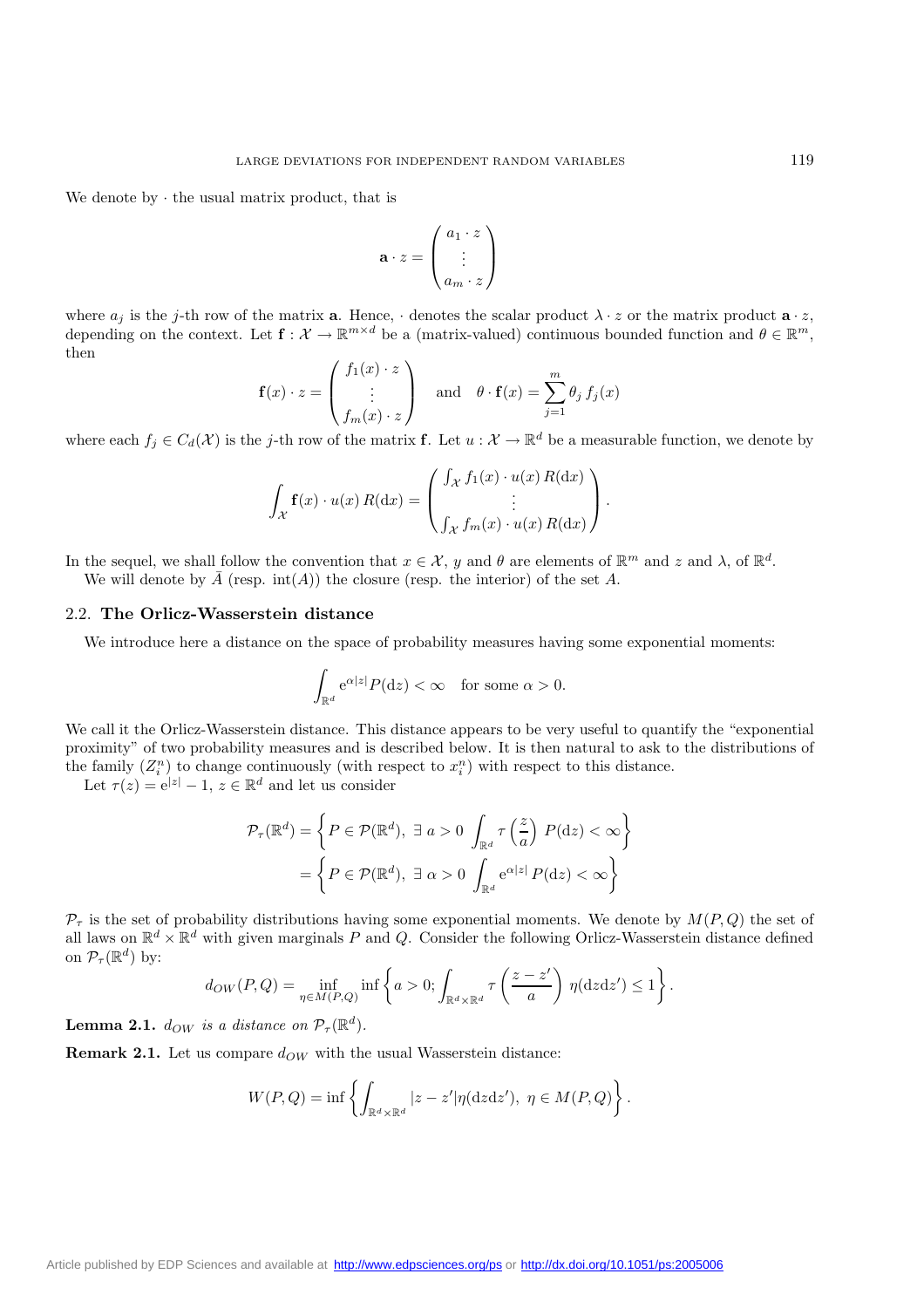Then,  $W(P,Q) \leq d_{OW}(P,Q)$ . In fact,  $|z| \leq \tau(z)$  therefore

$$
\int \tau \left(\frac{z-z'}{a}\right) \eta(\mathrm{d}z\mathrm{d}z') \leq 1 \Rightarrow \int |z-z'| \eta(\mathrm{d}z\mathrm{d}z') \leq a.
$$

The proof of this lemma follows closely the standard proof of Dudley ([14], Lem. 11.8.3) and is omitted. In the following, we shall endow  $\mathcal{P}_{\tau}(\mathbb{R}^d)$  with the topology induced by  $d_{OW}$ .

#### 2.3. **Assumptions**

Let us now introduce some assumptions on the model:

**Assumption A-1.** R *is a probability measure on*  $(\mathcal{X}, \mathcal{B}(\mathcal{X}))$  *satisfying:* 

*if* U *is a nonempty open set, then*  $R(U) > 0$ .

**Assumption A-2.** *The family*  $(x_i^n)_{1 \leq i \leq n, 1 \leq n} \subset \mathcal{X}$  *satisfies* 

$$
\frac{1}{n}\sum_{1}^{n}\delta_{x_{i}^{n}}\xrightarrow[n\to\infty]{weakly}R.\tag{2.1}
$$

**Remark 2.2.** The combination of Assumptions  $(A-1)$  and  $(A-2)$  is standard (see [1,15,17]). It has been shown in [22] that the LDP for  $\langle L_n, \mathbf{f} \rangle$  might fail to hold if Assumption (A-1) is not fulfilled.

**Assumption A-3.** X *is a compact space.*

**Assumption A-4.** Let  $(Z_i^n)$  be a sequence of independent and  $\mathbb{R}^d$ -valued random variables. There exists a *family of probability measures*  $(P(x, \cdot), x \in \mathcal{X})$  *over*  $\mathbb{R}^d$  *and a sequence*  $(x_i^n; 1 \leq i \leq n; 1 \leq n)$  *with values in*  $\mathcal{X}$ such that the law of each  $Z_i^n$  is given by:

$$
\mathcal{L}(Z_i^n) \sim P(x_i^n, \, \mathrm{d}z).
$$

*We shall call*  $(P(x, \cdot), x \in \mathcal{X})$  *the* distribution kernel *associated to the family*  $(Z_i^n)$ *. We will equally write*  $P(x, \cdot)$ *,*  $P_x$  *or*  $P_x(\mathrm{d}z)$ .

We can associate to each kernel  $(P(x, \cdot), x \in \mathcal{X})$  a cumulant generating function defined by

$$
\Lambda(x,\lambda) = \log \int_{\mathbb{R}^d} e^{\lambda \cdot z} P(x,\mathrm{d}z) \quad \text{where} \quad \lambda \in \mathbb{R}^d,
$$

and its convex conjugate

$$
\Lambda^*(x, z) = \sup_{\lambda \in \mathbb{R}^d} \{ \lambda \cdot z - \Lambda(x, \lambda) \} \quad \text{where} \quad z \in \mathbb{R}^d.
$$

**Assumption A-5.** *Let*  $(P(x, \cdot); x \in \mathcal{X}) \subset \mathcal{P}_{\tau}(\mathbb{R}^d)$  *be a given kernel. The application*  $x \mapsto P(x, A)$  *is measurable whenever the set*  $A \subset \mathbb{R}^d$  *is borel. Moreover, the function* 

$$
\Gamma: \mathcal{X} \to \mathcal{P}_{\tau}(\mathbb{R}^d)
$$

$$
x \mapsto P(x, \cdot)
$$

*is continuous when*  $P_{\tau}(\mathbb{R}^d)$  *is endowed with the topology induced by the distance*  $d_{OW}$ *.*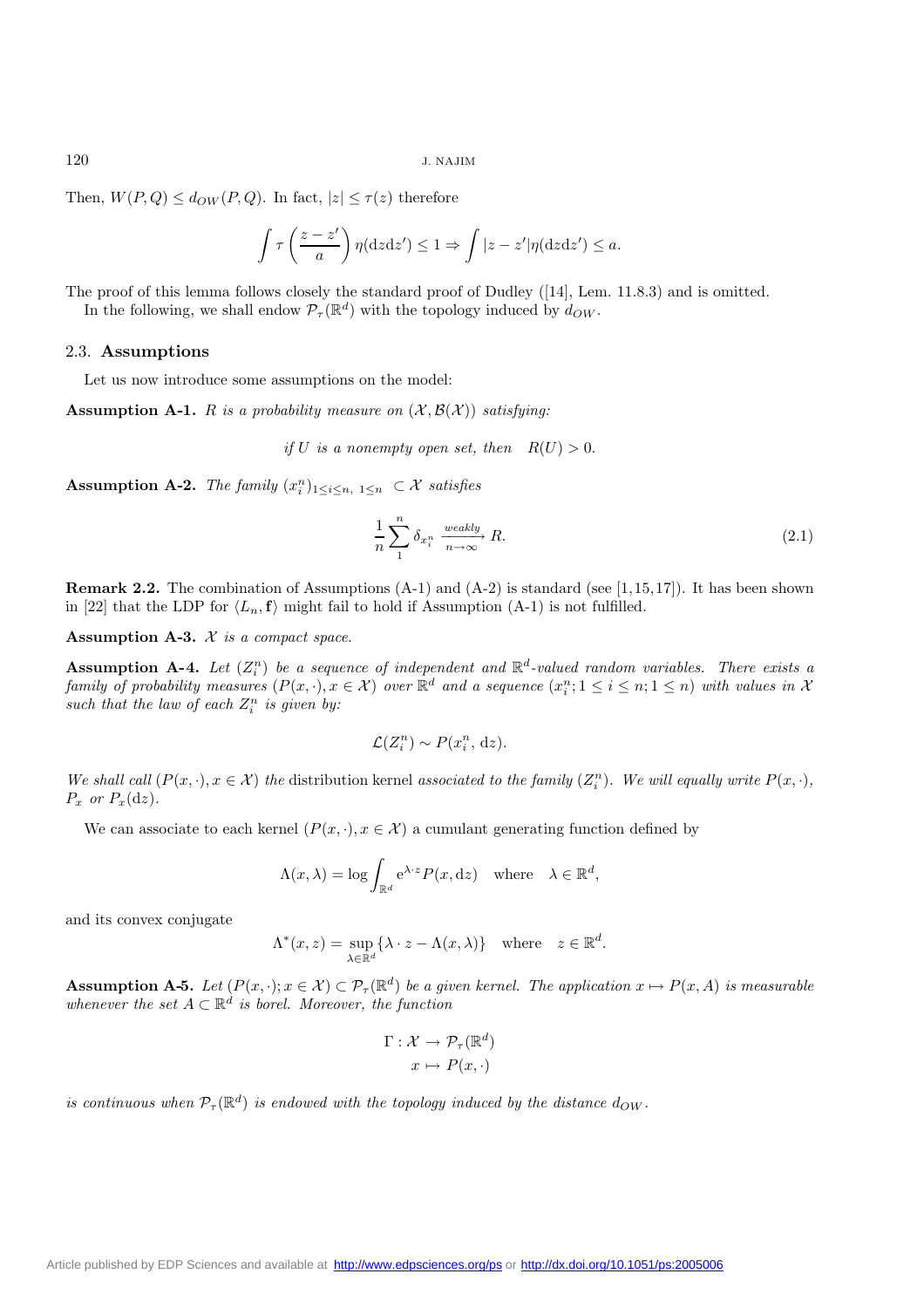**Remark 2.3.** One shall notice that the two assumptions  $(A-3)$  and  $(A-5)$  yield the existence of a real number  $\alpha^* > 0$  such that

$$
S^* = \sup_{x \in \mathcal{X}} \int_{\mathbb{R}^d} e^{\alpha^* |z|} P_x(\mathrm{d}z) < \infty. \tag{2.2}
$$

In fact,  $x \mapsto d_{OW}(P_x, P_{x_0})$  is a continuous application and is therefore bounded on the compact set X, that is  $d_{OW}(P_x, P_{x_0}) \le a$  for every  $x \in \mathcal{X}$ . In particular, for all  $x \in \mathcal{X}$ , there exists a probability  $\eta_x \in M(P_x, P_{x_0})$  such that

$$
\int e^{\frac{|z-z'|}{a}} \eta_x(\mathrm{d}z\mathrm{d}z') \le 2.
$$

Let  $\alpha + \beta = 1$ . Choose b large enough so that  $\alpha b > a$  and  $\int e^{\frac{|z'|}{\beta b}} P_{x_0}(dz') < \infty$  are satisfied. Then

$$
\int e^{\frac{|z|}{b}} P_x(\mathrm{d}z) = \int e^{\frac{|z-z'+z'|}{b}} \eta_x(\mathrm{d}z \mathrm{d}z')
$$
\n
$$
\leq \left[ \int e^{\frac{|z-z'|}{\alpha b}} \eta_x(\mathrm{d}z \mathrm{d}z') \right]^\alpha \left[ \int e^{\frac{|z'|}{\beta b}} P_{x_0}(\mathrm{d}z') \right]^\beta
$$
\n
$$
\leq 2^\alpha \left[ \int e^{\frac{|z'|}{\alpha b}} P_{x_0}(\mathrm{d}z') \right]^\beta < \infty
$$

and (2.2) is established by taking  $\alpha^* = b^{-1}$ .

Assumption (A-5) is probably the harder to check. Once (A-5) is fulfilled by a family of kernels  $(P(x, \cdot))_x$ , it is easy to build independent random variables whose law is given by  $\mathcal{L}(Z_i^n) \sim P(x_i^n, dz)$ . In Section 2.4, Assumption (A-5) is proved to hold for the examples mentioned in the introduction.

## 2.4. **Examples of families satisfying Assumption (A-5)**

2.4.1. *A family defined by its densities with respect to some probability measure* P

Let  $P$  be such that

$$
\int_{\mathbb{R}^d} e^{\alpha^*|z|} P(\mathrm{d}z) < \infty \quad \text{for some } \alpha^* > 0,\tag{2.3}
$$

and consider the family of probability distributions  $P_x$  defined by

$$
\frac{\mathrm{d}P_x}{\mathrm{d}P}(z) = \frac{e^{g(x)\cdot z}}{\int_{\mathbb{R}^d} e^{g(x)\cdot z} P(\mathrm{d}z)},
$$

where g is a bounded continuous function from the compact set  $\mathcal{X} \subset \mathbb{R}^k$  into  $\mathbb{R}^d$ . We will assume that  $P(\mathrm{d}z) = f(z) \, \mathrm{d}z$  where  $\mathrm{d}z$  stands for the Lebesgue measure on  $\mathbb{R}^d$  and that  $f(z) = f(|z|)$ , *i.e.* f is radial. We also assume:

$$
0 < |g(z)| = \lambda < \lambda^*.\tag{2.4}
$$

Under these assumptions,  $\int_{\mathbb{R}^d} e^{g(x)\cdot z} P(dz)$  does not depend on x. In order to prove that  $\lim_{x\to x_0} d_{OW}(P_x, P_{x_0}) =$ 0, it is sufficient to prove that for every  $\epsilon > 0$ , there exists  $\delta > 0$  and a joint probability  $\eta$  such that

$$
\int_{\mathbb{R}^d\times\mathbb{R}^d}\mathrm{e}^{\frac{|z-z'|}{\epsilon}}\eta(\mathrm{d} z,\mathrm{d} z')\leq 2
$$

where  $|x-x_0| < \delta$  and  $\eta \in M(P_{x_0}, P_x)$ . By (2.4), there exists an orthogonal matrix  $O_x$  such that:

$$
O_x g(x_0) = g(x) \quad \text{and} \quad \lim_{x \to x_0} |I - O_x| = 0,\tag{2.5}
$$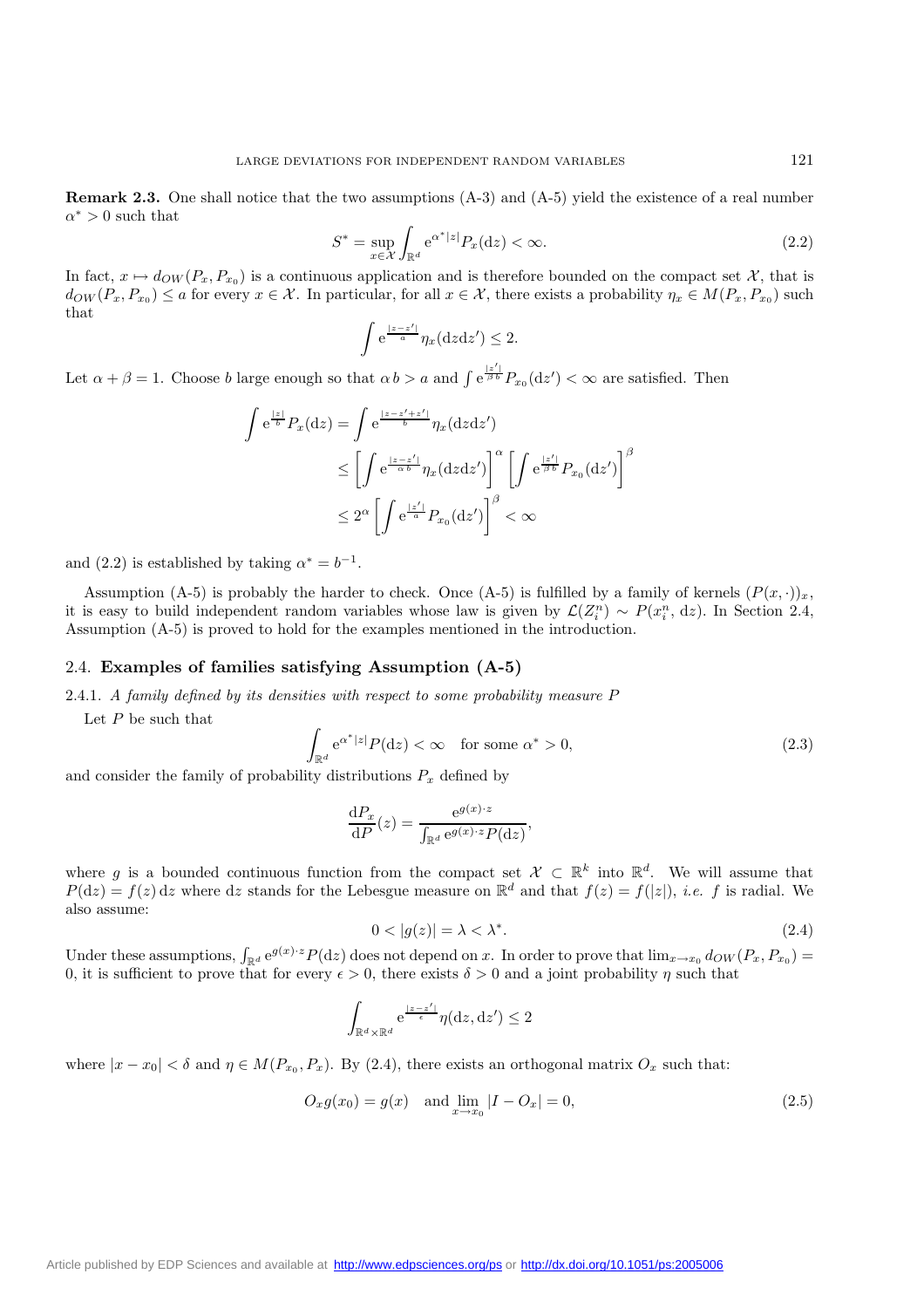where I denotes the identity matrix. Consider now the joint probability measure  $\eta$  associated to the random variable  $(Z, O_x Z)$  where

$$
\mathcal{L}(Z) \sim \frac{e^{g(x_0)\cdot z}}{\int_{\mathbb{R}^d} e^{g(x_0)\cdot z} P(\mathrm{d}z)} P(\mathrm{d}z).
$$

Then,  $\eta \in M(P_{x_0}, P_x)$ . Let  $A(x)$  be defined by

$$
A(x) = \int_{\mathbb{R}^d \times \mathbb{R}^d} e^{\frac{|z - z'|}{\epsilon}} \eta(\mathrm{d}z, \mathrm{d}z') = \int_{\mathbb{R}^d} e^{\frac{|\langle I - O_x \rangle \cdot z|}{\epsilon}} P_{x_0}(\mathrm{d}z).
$$

Notice that  $A(x_0) = 1$ . The Dominated Convergence theorem together with (2.4) and (2.5) yields then that

$$
\lim_{x \to x_0} A(x) = 1.
$$

In particular, if  $x - x_0$  is small enough say  $|x - x_0| < \delta$  then  $A(x) \leq 2$ .

#### 2.4.2. *Twisted i.i.d. random variables*

Let Z be a  $\mathbb{R}^d$ -valued random variable with distribution Q. We introduce the following Orlicz space (recall that  $\tau(z) = e^{|z|} - 1$ :

$$
L_{\tau} = \left\{ f : \mathbb{R}^d \to \mathbb{R}^d; \ \exists a > 0, \ \int_{\mathbb{R}^d} \tau \left( \frac{f(z)}{a} \right) \, Q(\mathrm{d}z) < \infty \right\}.
$$

We endow it with the norm

$$
||f||_{\tau} = \inf \left\{ a > 0; \int \tau \left( \frac{f}{a} \right) dQ \le 1 \right\}.
$$

Then  $(L_{\tau}, \|\cdot\|_{\tau})$  is a Banach space. Note that

$$
f \in L_{\tau} \Leftrightarrow \exists \alpha > 0, \ Ee^{\alpha |f(Z)|} < \infty.
$$

Let X be a compact metric space and consider  $C(\mathcal{X};L_\tau)$ , the set of continuous functions from X to  $L_\tau$ . The fact that  $\phi \in C(\mathcal{X}; L_{\tau})$  implies two things:

- $\phi(x, \cdot) \in L_{\tau}$   $\forall x \in \mathcal{X};$
- $x \mapsto \phi(x, \cdot)$  is continuous with respect to the norm  $\|\cdot\|_{\tau}$ .

Denote by  $P_x$  the distribution of  $\phi(x, Z)$ . Then the family  $(P_x)_{x \in \mathcal{X}}$  satisfies (A-5). In fact, consider the random variables  $Y = \phi(x, Z)$  and  $\tilde{Y} = \phi(x', Z)$ . Since  $\phi$  is continuous,

$$
E\tau\left(\frac{|Y-\tilde{Y}|}{\epsilon}\right) = E\tau\left(\frac{|\phi(x,Z) - \phi(x',Z)|}{\epsilon}\right) \le 1
$$

for x' close to x. Thus  $d_{OW}(P_x, P_{x'}) \leq \epsilon$ .

Here is an example of a family for which Gärtner-Ellis' theorem might not apply: let  $g : \mathbb{R}^d \to \mathbb{R}$  and  $f: \mathcal{X} \to \mathbb{R}$  (X compact) be bounded and continuous and let Z be a random variable with values in  $\mathbb{R}^d$  having some exponential moments:

 $\exists \alpha > 0$ ,  $Ee^{\alpha |Z|} < \infty$ .

Then the family of laws associated to  $Z_x = \frac{Z}{1 + |f(x)u(Z)|}$  satisfies (A-5).

[Article published by EDP Sciences and available at http://www.edpsciences.org/ps](http://www.edpsciences.org/ps) or <http://dx.doi.org/10.1051/ps:2005006>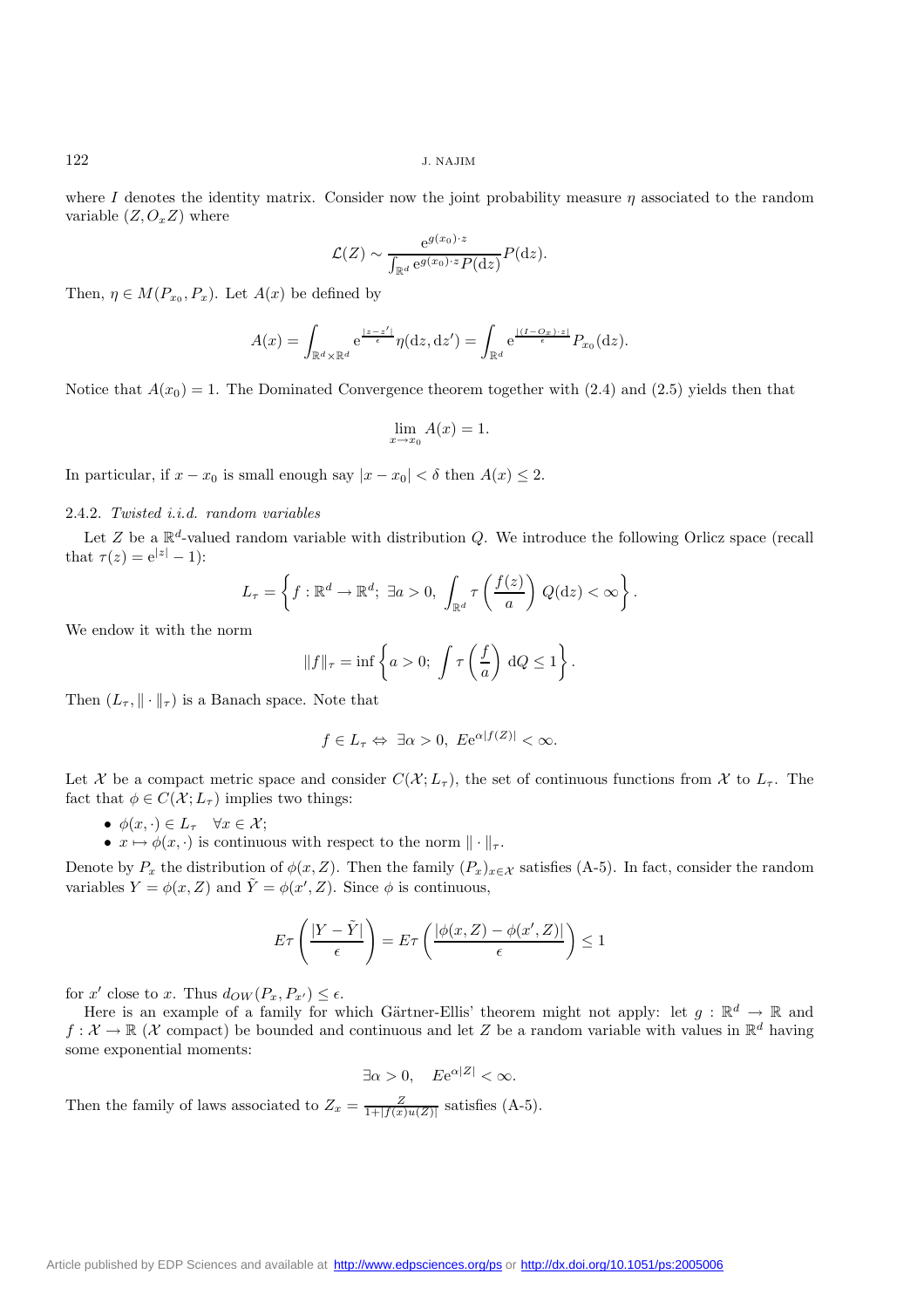#### 2.4.3. *Csisz`ar's example*

We study here a family of probability measures with non steep logarithmic moment generating functions. Consider the probability distribution  $P_a$  associated with the following distribution function:

$$
F_a(x) = 1 - \frac{e^{-ax}}{(1+x)^4}, \ x \ge 0 \text{ where } a \in [\alpha, \beta] \subset (0, \infty).
$$

This kind of distribution has been introduced by Csiszàr [5] to emphasize some side effects in conditional limit theorems (see also Léonard and Najim  $[20]$  for further information).

It is straightforward to check that  $\Lambda(\lambda) = \log \int_0^\infty e^{\lambda x} P_a(\mathrm{d}x)$  is not steep for each value of  $a \in [\alpha, \beta]$ . We shall<br>we here that Assumption (A-5) holds in this situation. In other words if  $a_0 \in [\alpha, \beta]$  and  $[\alpha, \beta] \$ prove here that Assumption (A-5) holds in this situation. In other words if  $a_0 \in [\alpha, \beta]$  and  $[\alpha, \beta] \ni a \to a_0$ , then

$$
\lim_{a \to a_0} d_{OW}(P_a, P_{a_0}) = 0.
$$

Let  $F_a^{-1}$  be defined by

$$
1 - \frac{e^{-aF_a^{-1}(u)}}{(1 + F_a^{-1}(u))^4} = u, \quad u \in [0, 1).
$$
\n(2.6)

It is straightforward to check that

$$
F_{\beta}^{-1}(u) \le F_a^{-1}(u) \le F_{\alpha}^{-1}(u), \quad \forall a \in [\alpha, \beta].
$$
 (2.7)

Consider now the joint probability distribution  $\eta$  associated to the random variable  $(F_a^{-1}(U), F_{a_0}^{-1}(U))$  where U is uniformily distributed over [0, 1]. Then  $\eta$ 's marginals are  $P_a$  and  $P_{a_0}$ . From (2.6), we deduce that

$$
F_a^{-1}(u) = -\frac{1}{a}\log(1-u) - \frac{4}{a}\log(1 + F_a^{-1}(u)) \le -\frac{1}{a}\log(1-u). \tag{2.8}
$$

On the other hand, (2.7) yields

$$
F_a^{-1}(u) \ge -\frac{1}{a}\log(1-u) - \frac{4}{a}\log(1 + F_\alpha^{-1}(u)) = -\frac{\alpha}{a}F_\alpha^{-1}(u)
$$
\n(2.9)

where the last equality follows from  $(2.8)$ . Standard considerations about implicit functions (see for example Dieudonné [12], Chap. 3) yield that

$$
F_{\alpha}^{-1}(u) = -\frac{1}{\alpha}\log(1-u) - \epsilon(\alpha, u)\log(1-u) \quad \text{where} \quad \epsilon(\alpha, u) \xrightarrow[u \to 1]{} 0. \tag{2.10}
$$

In particular, equations (2.8) and (2.9) together with (2.10) yield

$$
\left| F_a^{-1}(u) + \frac{1}{a} \log(1 - u) \right| \le \left| \frac{\alpha}{a} \epsilon(\alpha, u) \log(1 - u) \right|.
$$
 (2.11)

Notice that  $\epsilon(\alpha, u)$  does not depend on a.

Let us prove now that for every  $\epsilon > 0$ , there exists  $\delta^* > 0$  such that  $|a - a_0| \leq \delta^*$  implies that

$$
\int_{\mathbb{R}^+\times} e^{\frac{|z-z'|}{\epsilon}} \eta(\mathrm{d}z, \mathrm{d}z') = \int_0^1 e^{\frac{|F_a^{-1}(u) - F_{a_0}^{-1}(u)|}{\epsilon}} \mathrm{d}u \le 2.
$$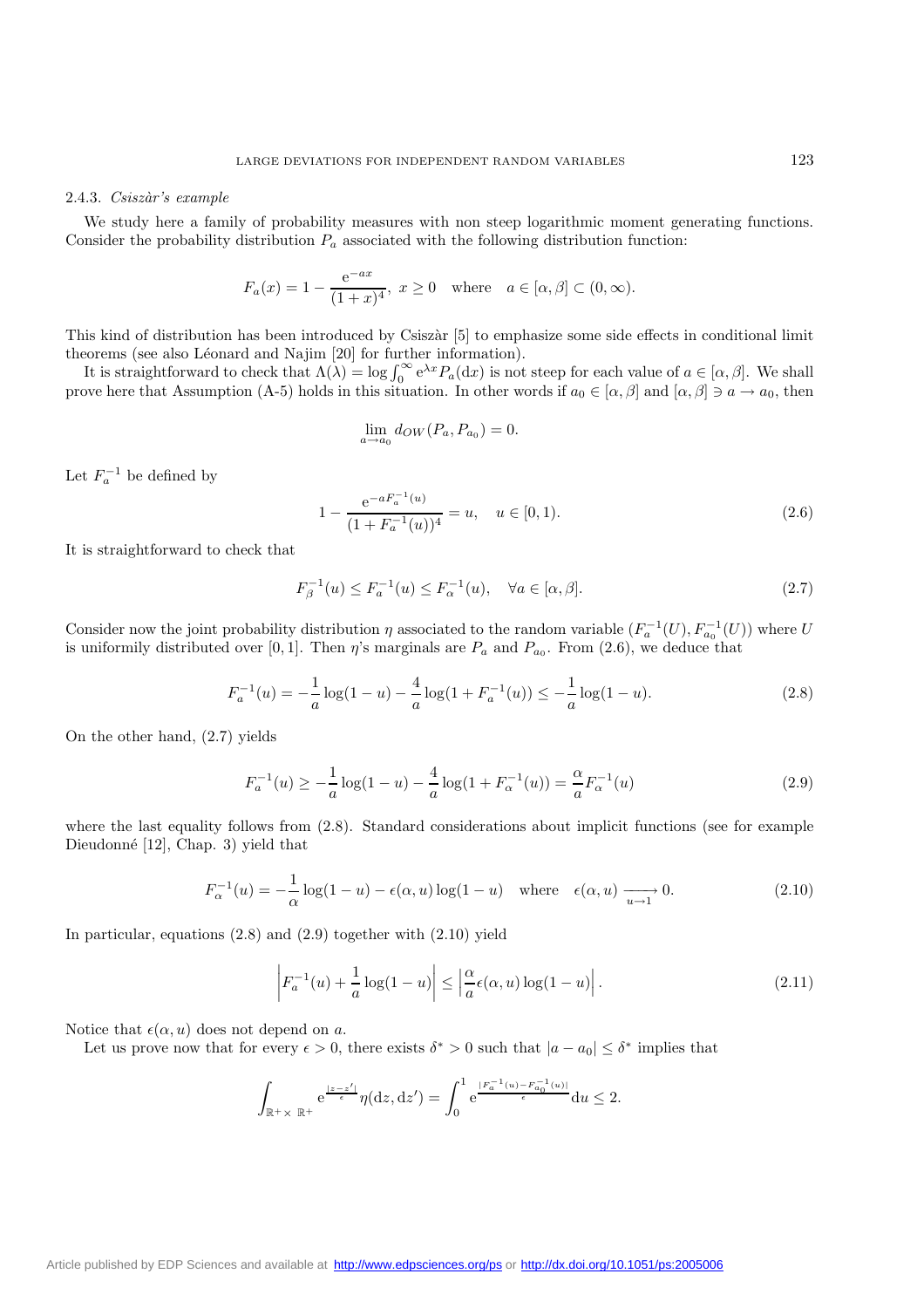First choose  $u_0$  close enough to 1 such that  $\int_{u_0}^1 e^{\frac{|F_a^{-1}(u)-F_{a_0}^{-1}(u)|}{\epsilon}} du \leq 1$  whenever  $a-a_0$  is small enough, say  $|a - a_0| < \delta$  (use (2.11)). Then choose  $a - a_0$  smaller enough, say  $|a - a_0| < \delta^* < \delta$ , such that

$$
\int_0^{u_0} {\rm e}^{\frac{|F_a^{-1}(u)-F_{a_0}^{-1}(u)|}{\epsilon}} {\rm d} u \leq 1.
$$

This is possible *via* the Dominated Convergence theorem since  $\lim_{a\to a_0} F_a^{-1}(u) = F_{a_0}^{-1}(u)$  by the Implicit Function theorem and  $|F_a^{-1}(u) - F_{a_0}^{-1}(u)| \leq 2F_{\alpha}^{-1}(u)$  which is bounded over  $[0, u_0]$ .

## 3. The large deviation principle

We can now state the Large Deviation Principle.

**Theorem 3.1** (the LDP). Let  $f: \mathcal{X} \to \mathbb{R}^{m \times d}$  be a bounded continuous function. Assume that (A-1), (A-2), *(A-3), (A-4) and (A-5) hold. Then, the family*

$$
\langle L_n, \mathbf{f} \rangle = \frac{1}{n} \sum_{1}^{n} \mathbf{f}(x_i^n) \cdot Z_i^n
$$

*satisfies the LDP in*  $(\mathbb{R}^m, \mathcal{B}(\mathbb{R}^m))$  *with some good rate function*  $\Upsilon$ *.* 

One can have a look at  $(3.8)$  to get more insight on the rate function  $\Upsilon$ .

**Theorem 3.2** (identification of the rate function). *Under the assumptions of Theorem 3.1, let*  $(P_x)_{x \in \mathcal{X}}$  *be the*  $distribution\,~kernel\,~associated\,~to\,~the\,~family\,~(Z_i^n)$  and let  $I_f$  be defined by

$$
I_{\mathbf{f}}(y) = \sup_{\theta \in \mathbb{R}^m} \left\{ \theta \cdot y - \int_{\mathcal{X}} \Lambda(x, \theta \cdot \mathbf{f}(x)) R(\mathrm{d}x) \right\}, \quad y \in \mathbb{R}^m,
$$

*where*  $\Lambda(x, \lambda)$  *is the cumulant generating function associated to*  $(P_x)$ *. Then* 

$$
\Upsilon=I_{\mathbf{f}}.
$$

#### 3.1. **Proof of the LDP**

The proof follows closely proof of Theorem 2.2 in [22]. Let us briefly outline it in the real case. Consider

$$
\frac{1}{n}\sum_{i=1}^n f(x_i^n)Z_i^n
$$

where f and the  $Z_i^n$ 's are real-valued and satisfy the assumptions of Theorem 3.1. Let  $\tilde{f}(x) = \sum_{k=1}^p a_k 1_{A_k}(x)$ be a step function and let  $(P_k)_{1\leq k\leq p}$  be p probability measures with some exponential moments. Assume that there are independent random variables  $\tilde{Z}_i^n$  such that if  $x_i^n \in A_k$  then  $\mathcal{L}(Z_i^n) = P_k$ . Under these conditions, one can easily establish a LDP for

$$
\frac{1}{n}\sum_{i=1}^{n}\tilde{f}(x_{i}^{n})\tilde{Z}_{i}^{n} = \frac{a_{1}}{n}\sum_{j_{1}\in\{i:x_{i}^{n}\in A_{1}\}}\tilde{Z}_{j_{1}}^{n} + \cdots + \frac{a_{p}}{n}\sum_{j_{p}\in\{i:x_{i}^{n}\in A_{p}\}}\tilde{Z}_{j_{p}}^{n}
$$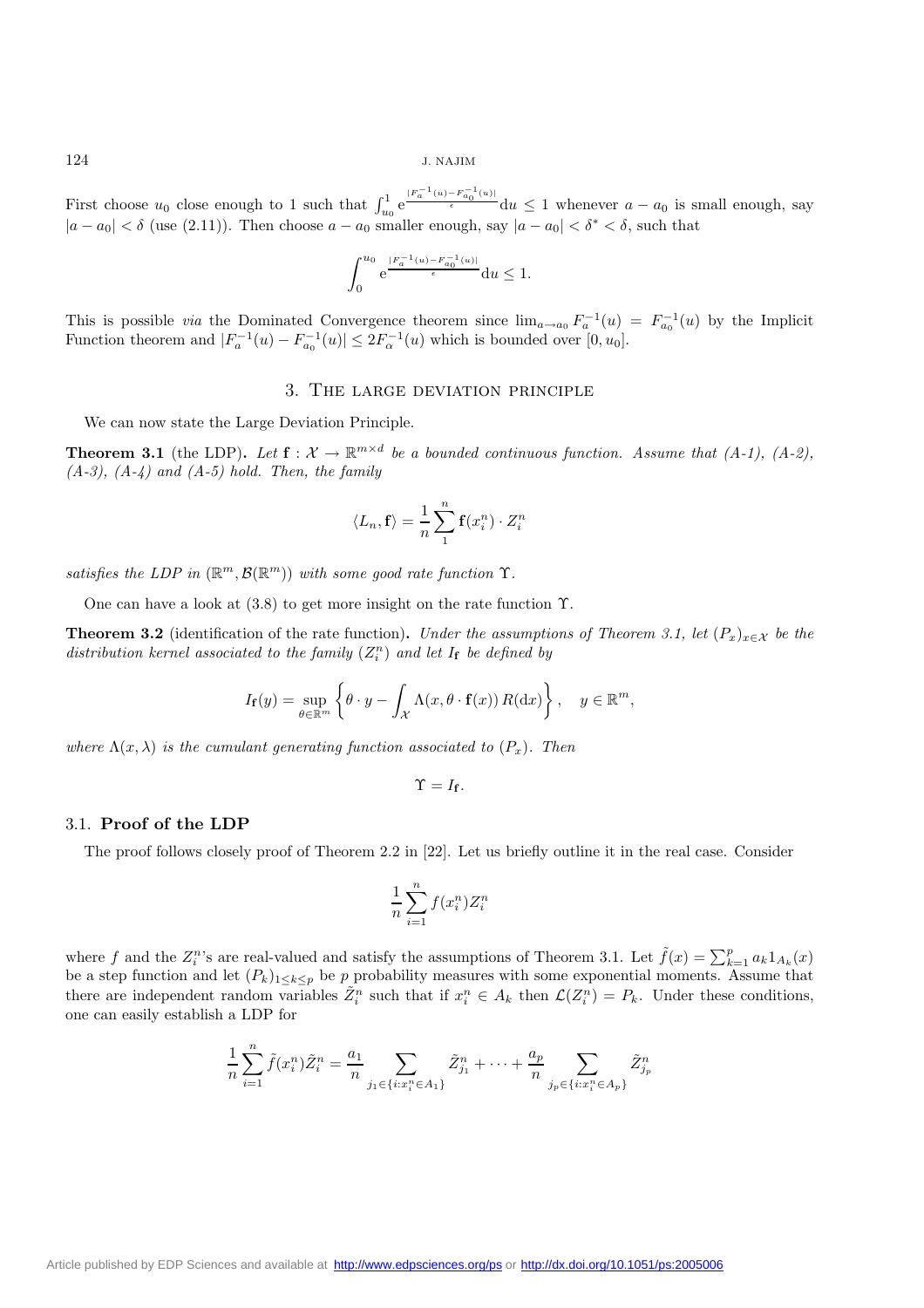*via* Cramér's theorem (this is the content of Lem. 3.3). The whole point of the proof of Theorem 3.1 is to build an exponential approximation of  $\frac{1}{n} \sum_{i=1}^{n} f(x_i^n) Z_i^n$  based on simpler objects  $\frac{1}{n} \sum_{i=1}^{n} \tilde{f}(x_i^n) \tilde{Z}_i^n$  (this is the content of Lem. 3.4) where

- (1) the step function  $\tilde{f}$  approximates f for the sup-norm  $\|\tilde{f} f\| \leq \epsilon$ ;
- (2) the random variable  $\tilde{Z}_i^n$  approximates  $Z_i^n$  with respect to the distance  $d_{OW}$ :

$$
d_{OW}(\mathcal{L}(Z_i^n), \mathcal{L}(\tilde{Z}_i^n)) \le \epsilon. \tag{3.1}
$$

One should notice that in [22], step (2) is not necessary since the variables are i.i.d.

**Lemma 3.3.** *Assume that (A-4) holds with the following kernel:*

$$
P(x, dz) = \sum_{k=1}^{p} 1_{A_k}(x) P_k(dz)
$$

*where*  $P_k \in \mathcal{P}_{\tau}(\mathbb{R}^d)$  and  $(A_k; 1 \leq k \leq p)$  is a measurable partition of X (in particular,  $\mathcal{L}(Z_i^n) \sim P_k(\mathrm{d}z)$  if  $x_i^n \in A_k$ ).

*Assume moreover that*  $R(A_k) > 0$  *and*  $R(\partial A_k) = 0$  *where*  $\partial A_k = \overline{A}_k \setminus \text{int}(A_k)$  *and consider the (matrix valued) step function:*

$$
\mathbf{f}: \mathcal{X} \longrightarrow \mathbb{R}^{m \times d}
$$

$$
x \longmapsto \mathbf{f}(x) = \sum_{k=1}^{p} \mathbf{a}_k \mathbf{1}_{A_k}(x)
$$

*where*  $a_k$  *are*  $m \times d$  *matrices. Then,* 

$$
\langle L_n, \mathbf{f} \rangle = \frac{1}{n} \sum_{1}^{n} \mathbf{f}(x_i^n) \cdot Z_i^n
$$
  
= 
$$
\frac{1}{n} \sum_{j_1 \in \{i : x_i^n \in A_1\}} \mathbf{a}_1 \cdot Z_{j_1}^n + \dots + \frac{1}{n} \sum_{j_p \in \{i : x_i^n \in A_p\}} \mathbf{a}_p \cdot Z_{j_1}^n
$$

*satisfies the LDP in*  $(\mathbb{R}^m, \mathcal{B}(\mathbb{R}^m))$  *with the good rate function* 

$$
I_{\mathbf{f}}(y) = \sup_{\theta \in \mathbb{R}^m} \left\{ y \cdot \theta - \int_{\mathcal{X}} \Lambda(x, \theta \cdot \mathbf{f}(x)) R(\mathrm{d}x) \right\}, \quad y \in \mathbb{R}^m \tag{3.2}
$$

*where*  $\Lambda(x, \cdot)$  *is the cumulant generating function associated to*  $(P_x)_{x \in \mathcal{X}}$ *.* 

**Remark 3.1** (on the assumptions  $R(A_k) > 0$  and  $R(\partial A_k) = 0$ ). In [22], a probability measure P with some exponential moments is built such that

- (1) if Z is a random variable with  $\mathcal{L}(Z) = P$ , then the LDP does not hold for  $\frac{Z}{n}$ ;
- (2) if  $Z_i$  are i.i.d. P-distributed then the LDP does not hold for  $\frac{1}{n} \sum_{1}^{n-1} Z_i \frac{Z_n}{n}$ ;
- (3) however, if  $\frac{N(n)}{n} \to c > 0$ , then  $\frac{1}{n} \sum_{1}^{N(n)} Z_i$  satisfies a LDP.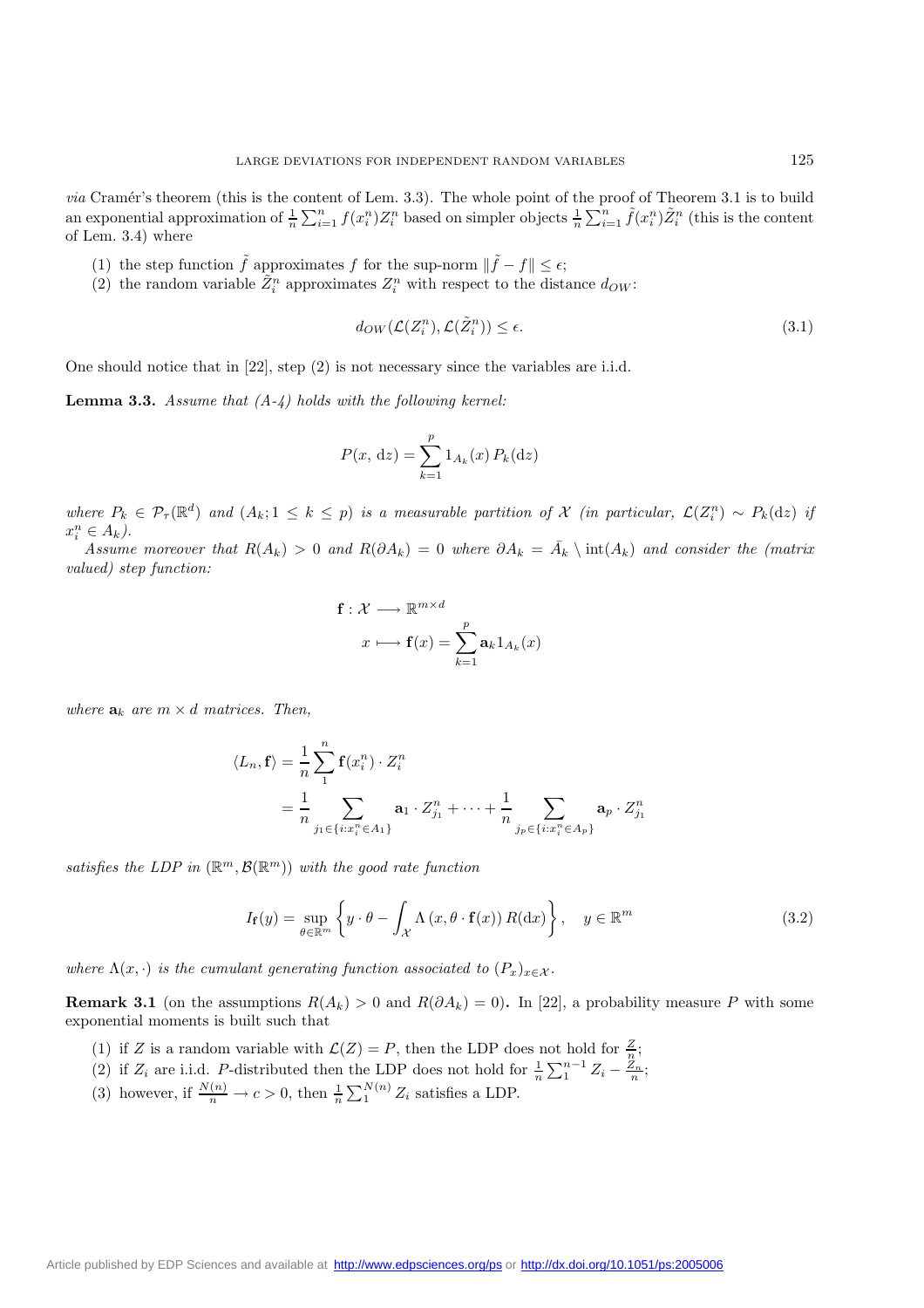Assumptions  $R(A_k) > 0$  and  $R(\partial A_k) = 0$  are made in order to avoid the effects (1) and (2). Denote by  $N_{A_k}(n) = \sharp \{i : x_i^n \in A_k\},\$  then  $\frac{N_{A_k}(n)}{n} \to R(A_k)$  and the LDP holds for

$$
\frac{1}{n} \sum_{j_k \in \{i: x_i^n \in A_k\}} \mathbf{a}_k \cdot Z_{j_k}^n
$$

by virtue of (3).

*Proof of Lemma 3.3.* The proof is a direct adaptation of Lemmas 5.2 and 5.6 in [22]. The LDP is established *via* Cramér's theorem (Lem. 5.2) and the identification of the rate function relies on duality arguments (Lem. 5.6).  $\square$ 

**Lemma 3.4.** *Assume that (A-1), (A-2), (A-3) and (A-5) hold and let*  $f: \mathcal{X} \to \mathbb{R}^{m \times d}$  *be a bounded continuous function.*

- (*i*) There exists a family of random variables  $(Z_i^n)_{i,n}$  with distribution kernel  $(P_x)$  given by  $(A-5)$  which *satisfy (A-4).*
- *(ii) There exists a family of independent random variables*  $(Z_i^{n,\epsilon})_{i,n}$  *associated to a kernel*  $(P_x^{\epsilon})_{x \in \mathcal{X}}$  *and a step function*  $f^{\epsilon}$  *such that*

$$
\langle L_n^{\epsilon}, \mathbf{f}^{\epsilon} \rangle = \frac{1}{n} \sum_{i=1}^n \mathbf{f}^{\epsilon}(x_i^n) \cdot Z_i^{n,\epsilon}
$$

*satisfies the LDP with good rate function given by*

$$
I_{\mathbf{f}^{\epsilon}}(y) = \sup_{\theta \in \mathbb{R}^m} \left\{ y \cdot \theta - \int_{\mathcal{X}} \Lambda^{\epsilon} (x, \theta \cdot \mathbf{f}^{\epsilon}(x)) R(\mathrm{d}x) \right\}, \quad y \in \mathbb{R}^m
$$

*where*  $\Lambda^{\epsilon}(x, \cdot)$  *is associated to the kernel*  $(P_x^{\epsilon})$ *.* 

*(iii)* The family  $\langle L_n^{\epsilon}, \mathbf{f}^{\epsilon} \rangle$  is an exponential approximation of  $\langle L_n, \mathbf{f} \rangle$ , i.e.:

$$
\lim_{\epsilon \to 0} \limsup_{n \to \infty} \frac{1}{n} \log P\left\{ |\langle L_n^{\epsilon}, \mathbf{f}^{\epsilon} \rangle - \langle L_n, \mathbf{f} \rangle| > \delta \right\} = -\infty \quad \text{for every} \quad \delta > 0.
$$

*(iv)* The random variable  $\langle L_n, \mathbf{f} \rangle$  satisfies the full LDP with good rate function

$$
\begin{aligned} \Upsilon(y) &= \sup_{\eta > 0} \liminf_{\epsilon \to 0} \inf_{y' \in B(y,\eta)} I_{\mathbf{f}^{\epsilon}}(y'), \\ &= \sup_{\eta > 0} \limsup_{\epsilon \to 0} \inf_{y' \in B(y,\eta)} I_{\mathbf{f}^{\epsilon}}(y'), \quad y \in \mathbb{R}^m \end{aligned}
$$

*where*  $B(y, \epsilon) = \{y' \in \mathbb{R}^m, |y' - y| < \epsilon\}.$ 

*Proof.*

• The step function  $f^{\epsilon}$  and the kernel  $P^{\epsilon}$ . In the sequel, we shall build a step function  $f^{\epsilon}$  and a probability kernel  $P^{\epsilon}$ 

$$
\mathbf{f}^{\epsilon}(x) = \sum_{\iota=1}^{q} \alpha_{\iota} 1_{D_{\iota}}(x), \quad P^{\epsilon}(x, dz) = \sum_{\iota=1}^{q} \tilde{P}_{\iota}(dz) 1_{D_{\iota}}(x)
$$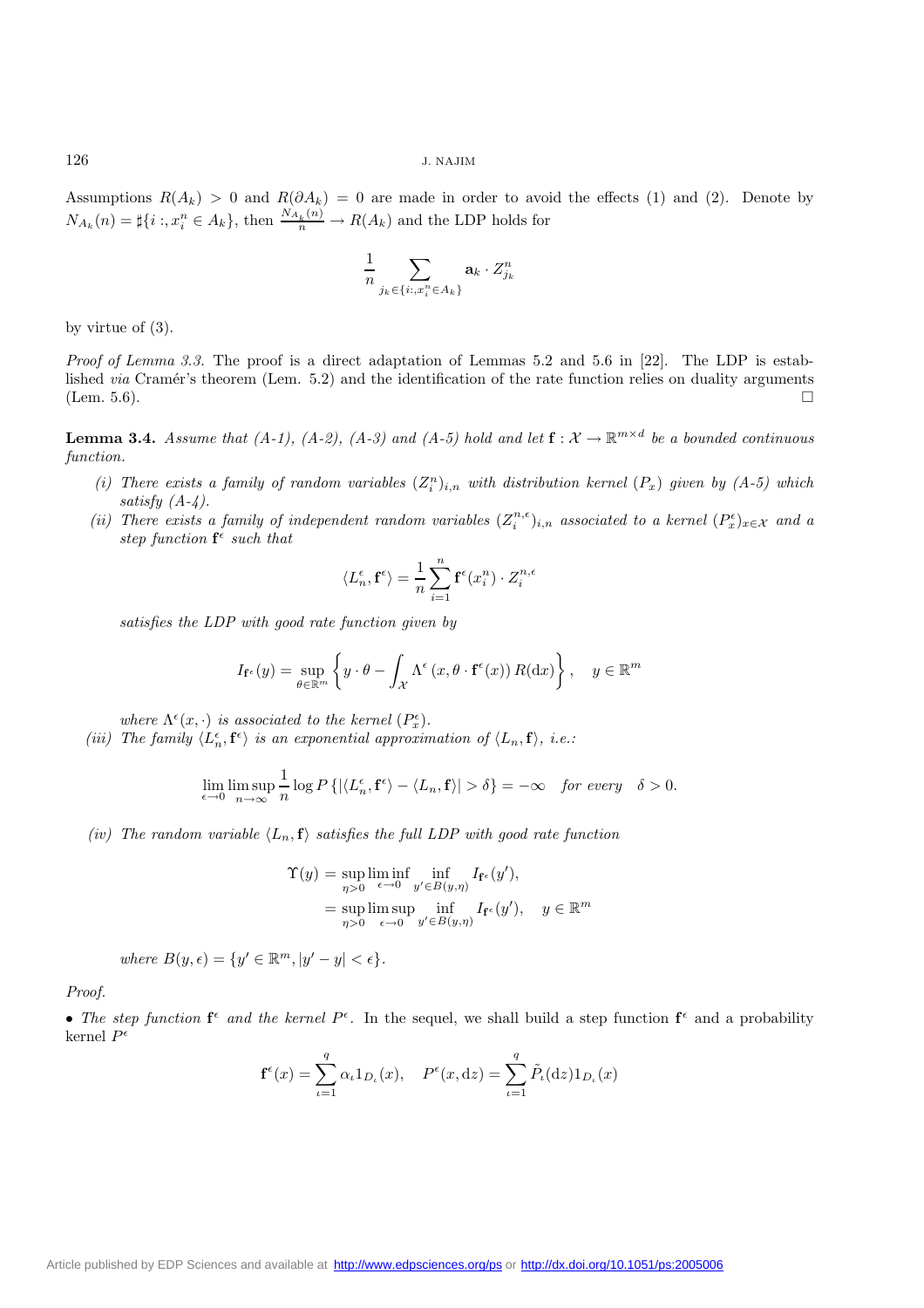such that

- (1)  $R(D_{\iota}) > 0$  and  $R(\partial D_{\iota}) = 0$ ;
- $(2)$   $\|\mathbf{f}^{\epsilon} \mathbf{f}\| < \epsilon;$
- (3)  $d_{OW}(P^{\epsilon}(x, dz), P(x, dz)) < \epsilon$  if  $x \in D_{\iota}$ ,

in order to fulfill Assumptions of Lemma 3.3. We will rely heavily on Assumption (A-2). This is a key step.

Let  $\epsilon > 0$  be fixed and consider  $\mathbf{f} : \mathcal{X} \to \mathbb{R}^{m \times d}$ . By Proposition A.1 in [22], there exist  $\mathbf{a}_1, \ldots, \mathbf{a}_p \in \mathbb{R}^{m \times d}$  and  $\epsilon_1, \ldots, \epsilon_p \in (0, \epsilon]$  such that the open sets  $B_k^{\mathbf{f}} = f^{-1}B(\mathbf{a}_k, \epsilon_k)$  (where  $B(\mathbf{a}_k, \epsilon_k) = {\mathbf{a} \in \mathbb{R}^{m \times d}, |\mathbf{a} - \mathbf{a}_k| < \epsilon_k}$ ) are R-continuous and form a cover of  $\mathcal{X}$ :

$$
\mathcal{X}\subset \cup_{k=1}^p B_k^{\mathbf{f}}.
$$

 $\mathcal{X} \subset \bigcup_{k=1}^p B_k^{\mathbf{f}}$ .<br>Similarly, as  $\Gamma: x \mapsto P_x$  is continuous and X is compact by (A-3), Proposition A.1 in [22] yields the existence of  $P_1,\ldots,P_{p'} \in \mathcal{P}_{\tau}(\mathbb{R}^d)$  and  $\epsilon'_1,\ldots,\epsilon'_{p'} \in (0,\epsilon]$  such that the open sets  $C_l^P = \Gamma^{-1}B_{OW}(P_l,\epsilon'_l)$  (where  $B_{OW}(P_l,\epsilon'_l) =$  $\{P \in \mathcal{P}_{\tau}; d_{OW}(P, P_l) < \epsilon'_l\}$  are  $\hat{R}$ -continuous and form a cover of  $\mathcal{X}$ :

$$
\mathcal{X} \subset \cup_{l=1}^{p'} C_l^P.
$$

Thus, the family  $(B_k^{\mathbf{f}} \cap C_l^P)_{k,l}$  is a cover of X based on R-continuous open sets. Assumption (A-1) implies that each set is either empty or with strictly positive R-measure. Let us keep the non-empty sets. The previous family satisfies the assumptions of Lemma A.2 in [22]. Therefore, there exists a partition  $(D_\iota; 1 \leq \iota \leq q)$ satisfying the properties of Lemma A.2 in [22]: each of the  $D_t$  is R-continuous with R-measure strictly positive. Moreover, for every  $\iota$ , there exist  $k$  and  $l$  such that

$$
D_{\iota} \subset \overline{B_{k}^{\mathbf{f}}} \cap \overline{C_{l}^{\mathbf{P}}} \subset \overline{f^{-1}B(\mathbf{a}_{k}, \epsilon_{k})} \cap \overline{\Gamma^{-1}B_{OW}(P_{l}, \epsilon_{l}^{\prime})}.
$$
\n(3.3)

Consider now a pairing which associates to each  $\iota$  a unique couple  $(k, l) = (k(\iota), l(\iota))$  such that (3.3) is satisfied. We denote by

$$
\mathbf{f}^{\epsilon} = \sum_{\iota=1}^{q} \mathbf{a}_{k(\iota)} \; 1_{D_{\iota}}.
$$

It is then straightforward to check that  $\|\mathbf{f}^{\epsilon} - \mathbf{f}\| \leq \epsilon$  and that each  $D_{\iota}$  is R-continuous with strictly positive measure. Moreover, if  $x \in D_i$ , then

$$
d_{OW}(P_x, P_{l(\iota)}) \le \epsilon.
$$

We denote by  $P^{\epsilon}$  the following kernel:

$$
P^{\epsilon}(x, dz) = \sum_{\iota=1}^{q} 1_{D_{\iota}}(x) P_{l(\iota)}(dz). \tag{3.4}
$$

We can now build properly the families  $(Z_i^n)_{i,n}$  and  $(Z_i^{n,\epsilon})_{i,n}$ .

• The families  $(Z_i^n)_{i,n}$  and  $(Z_i^{n,\epsilon})_{i,n}$ .

Let  $x_i^n \in \mathcal{X}$ . There exists a unique  $D_t$  such that  $x_i^n \in D_t$ . In particular

$$
d_{OW}(P_{x_i^n}, P_{l(\iota)}) < \epsilon,
$$

where  $l(\iota)$  is associated to  $\iota$  *via* the pairing introduced after (3.3). Therefore, there exists a probability measure  $\eta^{i,n}$  on  $(\mathbb{R}^d \times \mathbb{R}^d, \mathcal{B}(\mathbb{R}^d \times \mathbb{R}^d))$  with given marginals  $P_{x_i^n}$  and  $P_{l(\iota)}$  such that

$$
\int_{\mathbb{R}^d \times \mathbb{R}^d} \tau\left(\frac{x-y}{\epsilon}\right) \eta^{i,n}(\mathrm{d}x \mathrm{d}y) \le 1.
$$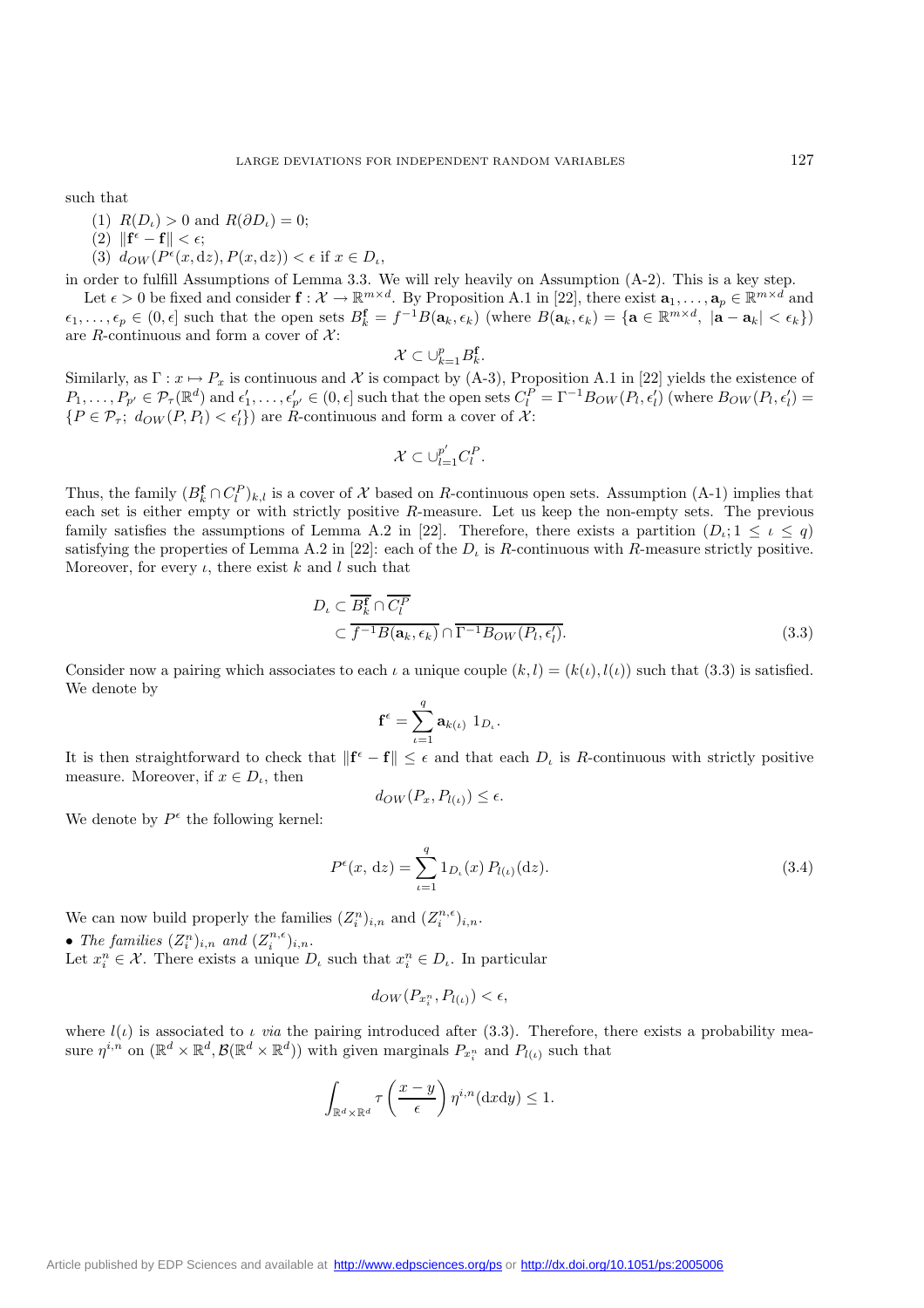Endow  $(\mathbb{R}^d \times \mathbb{R}^d, \mathcal{B}(\mathbb{R}^d \times \mathbb{R}^d))$  with the probability measure  $\eta^{i,n}$  and set  $Z_i^n(x,y) = x$  and  $Z_i^{n,\epsilon}(x,y) = y$ . Then  $Z_i^n$  is  $P_{x_i^n}$ -distributed,  $Z_i^{n,\epsilon}$  is  $P_{l(\iota)}$ -distributed and

$$
E\tau\left(\frac{Z_i^n - Z_i^{n,\epsilon}}{\epsilon}\right) \le 1 \quad \Rightarrow \quad E e^{\frac{|Z_i^n - Z_i^{n,\epsilon}|}{\epsilon}} \le 2. \tag{3.5}
$$

The usual countable extension  $\otimes_{i,n}\eta^{i,n}$  on the cartesian product  $\Pi_{i,n}\mathbb{R}^d\times\mathbb{R}^d$  yields the existence of a family  $(Z_i^n)_{i,n}$  satisfying (A-4). The previous construction also yields the fact that the distribution kernel associated to  $(Z_i^{n,\epsilon})$  is given by (3.4). Thus,  $\langle L_n^{\epsilon}, \mathbf{f}^{\epsilon} \rangle$  satisfies the assumptions of Lemma 3.3 and therefore satisfies the LDP with good rate function  $I_{\mathbf{f}^{\epsilon}}$ .

• *The exponential approximation*.

First notice that

$$
\mathbb{P}\left\{|\langle L_n, \mathbf{f}\rangle - \langle L_n^{\epsilon}, \mathbf{f}^{\epsilon}\rangle| > \delta\right\} \leq \mathbb{P}\left\{\left|\frac{1}{n}\sum_{i=1}^n \mathbf{f}(x_i) \cdot (Z_i^n - Z_i^{n,\epsilon})\right| > \frac{\delta}{2}\right\}
$$

$$
+ \mathbb{P}\left\{\left|\frac{1}{n}\sum_{i=1}^n (\mathbf{f}(x_i) - \mathbf{f}^{\epsilon}(x_i)) \cdot Z_i^{n,\epsilon}\right| > \frac{\delta}{2}\right\}.
$$

Thus

$$
\limsup_{n} \frac{1}{n} \log \mathbb{P} \left\{ |\langle L_n, \mathbf{f} \rangle - \langle L_n^{\epsilon}, \mathbf{f}^{\epsilon} \rangle| > \delta \right\} \leq \limsup_{n} \frac{1}{n} \log \mathbb{P} \left\{ \left| \frac{1}{n} \sum_{1}^{n} \mathbf{f}(x_i) \cdot (Z_i^n - Z_i^{n, \epsilon}) \right| > \frac{\delta}{2} \right\}
$$

$$
\vee \limsup_{n} \frac{1}{n} \log \mathbb{P} \left\{ \left| \frac{1}{n} \sum_{1}^{n} (\mathbf{f}(x_i) - \mathbf{f}^{\epsilon}(x_i)) \cdot Z_i^{n, \epsilon} \right| > \frac{\delta}{2} \right\},
$$

where  $a \vee b = \max(a, b)$ . Consider first:

$$
\mathbb{P}\left\{\left|\frac{1}{n}\sum_{1}^{n}\mathbf{f}(x_{i})\cdot\left(Z_{i}^{n}-Z_{i}^{n,\epsilon}\right)\right|>\frac{\delta}{2}\right\} \leq \mathbb{P}\left\{\frac{1}{n}\sum_{1}^{n}|Z_{i}^{n}-Z_{i}^{n,\epsilon}|>\frac{\delta}{2\|\mathbf{f}\|}\right\}
$$

$$
\leq \exp\left(-\frac{n\delta}{2\|\mathbf{f}\| \epsilon}\right)\prod_{1}^{n}\mathbb{E}e^{\frac{|Z_{i}^{n}-Z_{i}^{n,\epsilon}|}{\epsilon}} \leq \exp\left(-\frac{n\delta}{2\|\mathbf{f}\| \epsilon}\right)\ 2^{n},
$$

where the last inequality comes from (3.5). Thus

$$
\limsup_{n} \frac{1}{n} \log \mathbb{P}\left\{ \left| \frac{1}{n} \sum_{i=1}^{n} \mathbf{f}(x_i) \cdot (Z_i^n - Z_i^{n,\epsilon}) \right| > \frac{\delta}{2} \right\} \le -\frac{n\delta}{2\|f\|\epsilon} + \log 2. \tag{3.6}
$$

Consider now

$$
\mathbb{P}\left\{\left|\frac{1}{n}\sum_{i=1}^{n}(\mathbf{f}(x_{i})-\mathbf{f}^{\epsilon}(x_{i}))\cdot Z_{i}^{n,\epsilon}\right|>\frac{\delta}{2}\right\} \leq \mathbb{P}\left\{\frac{1}{n}\sum_{i=1}^{n}|Z_{i}^{n,\epsilon}|>\frac{\delta}{2\epsilon}\right\}
$$

$$
\leq \exp\left(-\frac{\alpha^{*}n\delta}{2\epsilon}\right)\prod_{i=1}^{n}\mathbb{E}e^{\alpha^{*}|Z_{i}^{n,\epsilon}|},
$$

[Article published by EDP Sciences and available at http://www.edpsciences.org/ps](http://www.edpsciences.org/ps) or <http://dx.doi.org/10.1051/ps:2005006>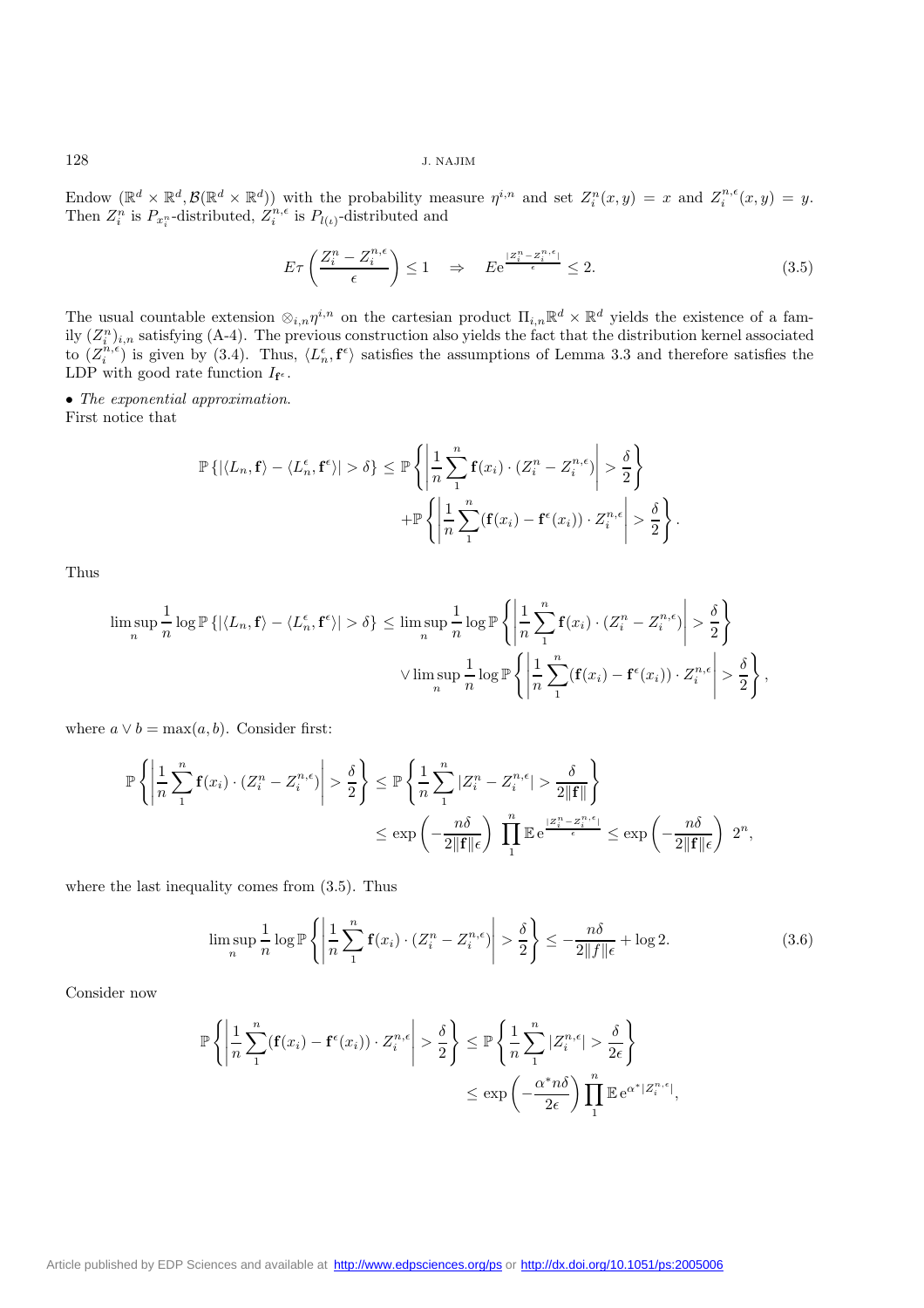where  $\alpha^* > 0$  is chosen so that  $(2.2)$  is satisfied. We therefore get

$$
\limsup_{n} \frac{1}{n} \log \mathbb{P}\left\{ \left| \frac{1}{n} \sum_{i=1}^{n} (\mathbf{f}(x_i) - \mathbf{f}^{\epsilon}(x_i)) \cdot Z_i^{n,\epsilon} \right| > \frac{\delta}{2} \right\} \le -\frac{\alpha^* \delta}{2\epsilon} + \log S^*,\tag{3.7}
$$

where  $S^*$  is given by (2.2). Finally, combining (3.6) and (3.7) with (3.5), we get

$$
\lim_{\epsilon \to 0} \limsup_{n} \frac{1}{n} \log \mathbb{P} \left\{ |\langle L_n, \mathbf{f} \rangle - \langle L_n^{\epsilon}, \mathbf{f}^{\epsilon} \rangle| > \delta \right\} = -\infty.
$$

Consequently, the family  $(\langle L_n^{\epsilon}, \mathbf{f}^{\epsilon} \rangle; \epsilon > 0)$  is an exponential approximation of  $\langle L_n, \mathbf{f} \rangle$ . As  $\langle L_n^{\epsilon}, \mathbf{f}^{\epsilon} \rangle$  satisfies the LDP by Lemma 3.3 with good rate function  $I_{f^e}$ , Theorem 4.2.16 in [11] yields a weak LDP (*i.e.* the lower bound of the LDP holds for every open set while the upper bound only holds for compact sets) for  $\langle L_n, \mathbf{f} \rangle$  with rate function

$$
\Upsilon(y) = \sup_{\eta} \liminf_{\epsilon} \inf_{y' \in B(y,\eta)} I_{\mathbf{f}^{\epsilon}}(y') = \sup_{\eta} \limsup_{\epsilon} \inf_{y' \in B(y,\eta)} I_{\mathbf{f}^{\epsilon}}(y'). \tag{3.8}
$$

• The full LDP: exponential tightness of  $\langle L_n, \mathbf{f} \rangle$ . In order to prove that  $\langle L_n, \mathbf{f} \rangle$  satisfies the full LDP, one has to check that  $\langle L_n, \mathbf{f} \rangle$  is exponentially tight (see Chap. 4 in [11] for the definition of the exponential tightness):

$$
\mathbb{P}\left\{\left|\frac{1}{n}\sum_{1}^{n}\mathbf{f}(x_{i})\cdot Z_{i}^{n}\right|>K\right\}\leq \mathbb{P}\left\{\frac{1}{n}\sum_{1}^{n}|Z_{i}^{n}|>\frac{K}{\|\mathbf{f}\|}\right\}
$$

$$
\leq \exp\left(-\frac{nK\alpha^{*}}{\|\mathbf{f}\|}\right)\prod_{1}^{n}\mathbb{E}e^{\alpha^{*}|Z_{i}^{n}|}.
$$

As previously, if  $\alpha^* > 0$  is chosen so that  $(2.2)$  is satisfied, we get:

$$
\limsup_{n} \frac{1}{n} \log \mathbb{P}\left\{ \left| \frac{1}{n} \sum_{1}^{n} \mathbf{f}(x_i) \cdot Z_i^n \right| > K \right\} \le -\frac{K\alpha^*}{\|\mathbf{f}\|} + \log S^* \xrightarrow[K \to \infty]{} -\infty.
$$

Therefore,  $\langle L_n, \mathbf{f} \rangle$  is exponentially tight and satisfies the full LDP with good rate function  $\Upsilon$ .

*Proof of Theorem 3.1.* Given any kernel  $(P_x)$  satisfying  $(A-5)$ , we have shown in the previous proof that there exist random variables with distribution kernel  $(P_x)$  satisfying (A-4) and such that the LDP holds for  $\langle L_n, \mathbf{f} \rangle$ . This is sufficient to assert that the LDP holds for any family of random variables satisfying  $(A-4)$  and  $(A-5)$ .  $\square$ 

#### 3.2. **Identification of the rate function**

Let us first introduce some definitions which are customary in Convex Analysis. We say that  $J^{\epsilon}$ **epi-converges** to J and we note  $J =$  epi-lim<sub> $\epsilon \to 0$ </sub>  $J^{\epsilon}$  if for every  $y \in \mathbb{R}^d$ 

$$
\liminf_{\epsilon \to 0} J^{\epsilon}(y^{\epsilon}) \geq J(y) \quad \text{for every sequence } y^{\epsilon} \xrightarrow[\epsilon \to 0]{} y \tag{3.9}
$$

and 
$$
\limsup_{\epsilon \to 0} J^{\epsilon}(y^{\epsilon}) \leq J(y)
$$
 for one sequence  $y^{\epsilon} \xrightarrow[\epsilon \to 0]{} y$ . (3.10)

This is equivalent to:

$$
\sup_{\eta>0} \liminf_{\epsilon \to 0} \inf_{y' \in B(y,\eta)} J^{\epsilon} \ge J \tag{3.11}
$$

and 
$$
\sup_{\eta>0} \limsup_{\epsilon \to 0} \inf_{y' \in B(y,\eta)} J^{\epsilon} \leq J.
$$
 (3.12)

[Article published by EDP Sciences and available at http://www.edpsciences.org/ps](http://www.edpsciences.org/ps) or <http://dx.doi.org/10.1051/ps:2005006>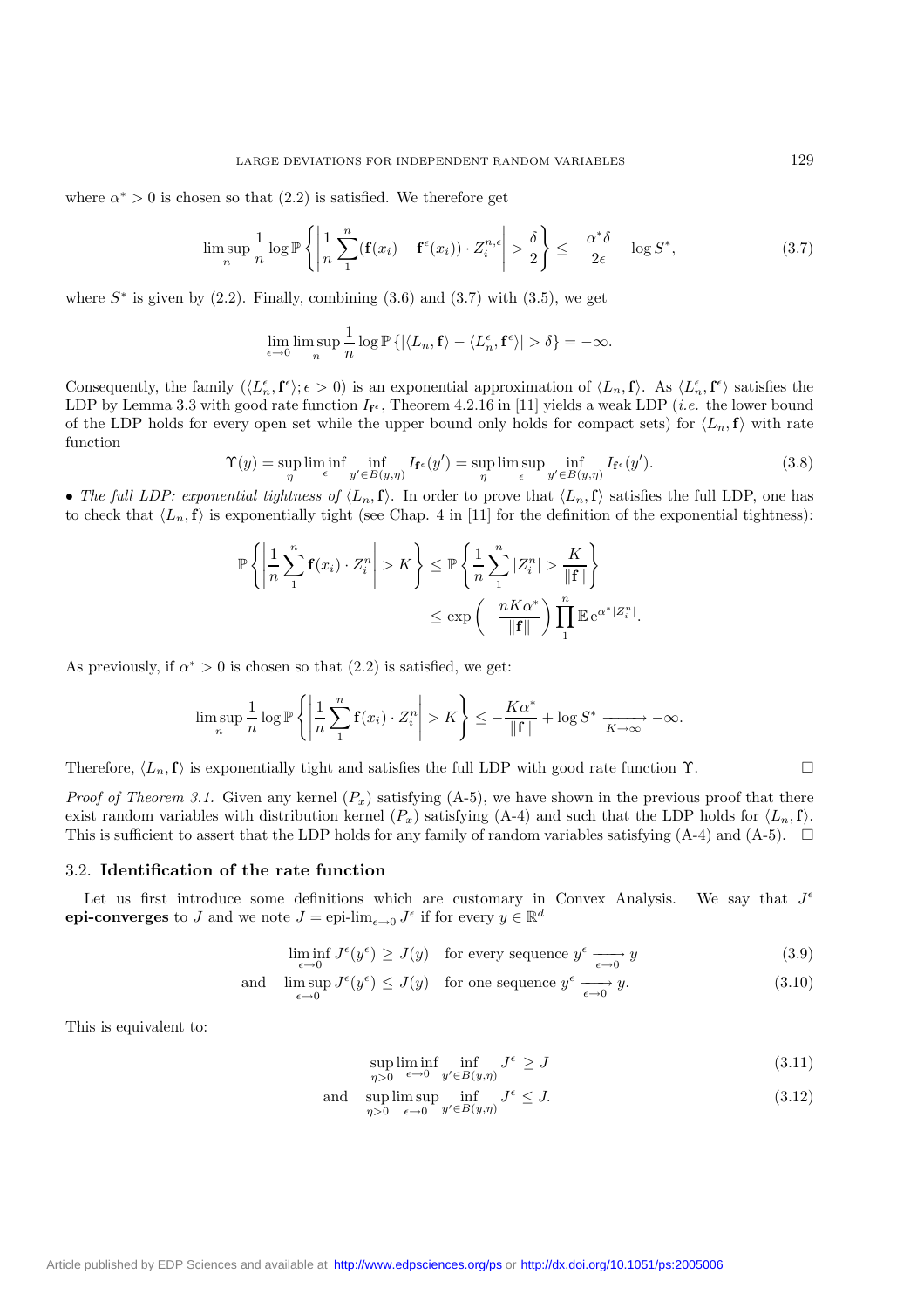For the details, see the book by Rockafellar and Wets [25], Chapter 7. Epigraphical convergence has already been mentioned by Dawson and Gärtner in  $[6, 7]$  to identify rate functions.

In order to prove Theorem 3.2, we will heavily rely on Wijsman's theorem (Th. 11.34, [25]) which states that the convex conjugation is continuous with respect to the epi-convergence. Otherwise stated, if  $J^{\epsilon}$  epi-converges to J, then  $J^{\epsilon,*}$  will epi-converge to  $J^*$ , where  $J^{\epsilon,*}$  (resp.  $J^*$ ) is the convex conjugate of  $J^{\epsilon}$  (resp. J).

Recall that by Lemma 3.4 (iv), the rate function of the LDP is given by  $\Upsilon = epi$ -lim<sub>e</sub> I<sub>I</sub><sup> $\epsilon$ </sup> where I<sub>I</sub><sup> $\epsilon$ </sup> is defined in Lemma 3.4 (ii) by:

$$
I_{\mathbf{f}^{\epsilon}}(y) = \sup_{\theta \in \mathbb{R}^m} \left\{ y \cdot \theta - \int_{\mathcal{X}} \Lambda^{\epsilon} \left( x, \theta \cdot \mathbf{f}^{\epsilon}(x) \right) R(\mathrm{d}x) \right\}, \quad y \in \mathbb{R}^m.
$$

In order to prove Theorem 3.2, we will prove that  $\int_{\mathcal{X}} \Lambda^{\epsilon}(x, \theta \cdot \mathbf{f}^{\epsilon}(x)) R(dx)$  epi-converges toward  $\int_{\mathcal{X}} \Lambda(x, \theta \cdot \mathbf{f}^{\epsilon}(x)) R(dx)$  $f(x)$   $R(dx)$  (Lem. 3.6). Wijsman's theorem will then allow us to conclude that  $I_f$  converges toward the convex conjugate of  $\int_{\mathcal{X}} \Lambda(x, \theta \cdot \mathbf{f}(x)) R(dx)$ , which is the desired result. We first need the following result:

**Proposition 3.5.** *Let*  $(Z_i^n)_{i,n}$  *and*  $(Z_i^{n,\epsilon})_{i,n}$  *be as in Lemma 3.4 and consider their distribution kernels*  $(P_x)_{x \in X}$ *and*  $(P_x^{\epsilon})_{x \in \mathcal{X}}$ *. Let*  $x \in \mathbb{R}^d$  *be fixed, then* 

$$
\Lambda(x,\lambda) = \operatorname*{epi-lim}_{\epsilon \to 0} \Lambda^{\epsilon}(x,\lambda)
$$

where  $\Lambda(x, \cdot)$  (resp.  $\Lambda^{\epsilon}(x, \cdot)$ ) is the cumulant generating function associated to  $(P_x)$  (resp.  $(P_x^{\epsilon})$ ).

*Proof.* Let x be fixed and consider a family of i.i.d. random variables  $(\check{Z}_i)_{i\geq 1} P_x$ - distributed. The empirical mean  $\frac{1}{n} \sum_{i=1}^{n} \check{Z}_i$  satisfies the LDP with good rate function

$$
\Lambda^*(x,z)=\sup_{\lambda\in\mathbb{R}^d}\{\lambda\cdot z-\Lambda(x,\lambda)\}.
$$

For every  $\epsilon > 0$ , the probability measure  $P^{\epsilon}(x, dz)$  satisfies

$$
d_{OW}(P_x^{\epsilon}, P_x) \leq \epsilon.
$$

Therefore one can build an exponential approximation of  $\frac{1}{n} \sum_{i=1}^{n} \tilde{Z}_i$  with  $P_{\varepsilon}^{\varepsilon}$ -distributed i.i.d. families of random unrighted  $(\tilde{Z}^{\varepsilon})$ . Thus, Theorem 4.2.16 in [11] violds the following ide variables  $(\check{Z}_{i}^{\epsilon})_{i\geq 1}$ . Thus, Theorem 4.2.16 in [11] yields the following identity for the rate functions:

let x be fixed, 
$$
\Lambda^*(x, z) = \text{epi-lim }\Lambda^*_\epsilon(x, z)
$$
.

Wijsman's theorem (Th. 11.34, [25]) yields then:

let x be fixed, 
$$
\Lambda(x,\lambda) = \operatorname{epi-lim}_{\epsilon \to 0} \Lambda_{\epsilon}(x,\lambda)
$$

and Proposition 3.5 is proved.

**Lemma 3.6.** *Consider the following integral functionals*

$$
\Gamma(\theta) = \int_{\mathcal{X}} \Lambda(x, \theta \cdot \mathbf{f}(x)) R(dx) \quad and \quad \Gamma^{\epsilon}(\theta) = \int_{\mathcal{X}} \Lambda^{\epsilon}(x, \theta \cdot \mathbf{f}^{\epsilon}(x)) R(dx),
$$

 $where \theta \in \mathbb{R}^m$ . Then

$$
\Gamma = \text{epi-lim }\Gamma^{\epsilon}.
$$
\n(3.13)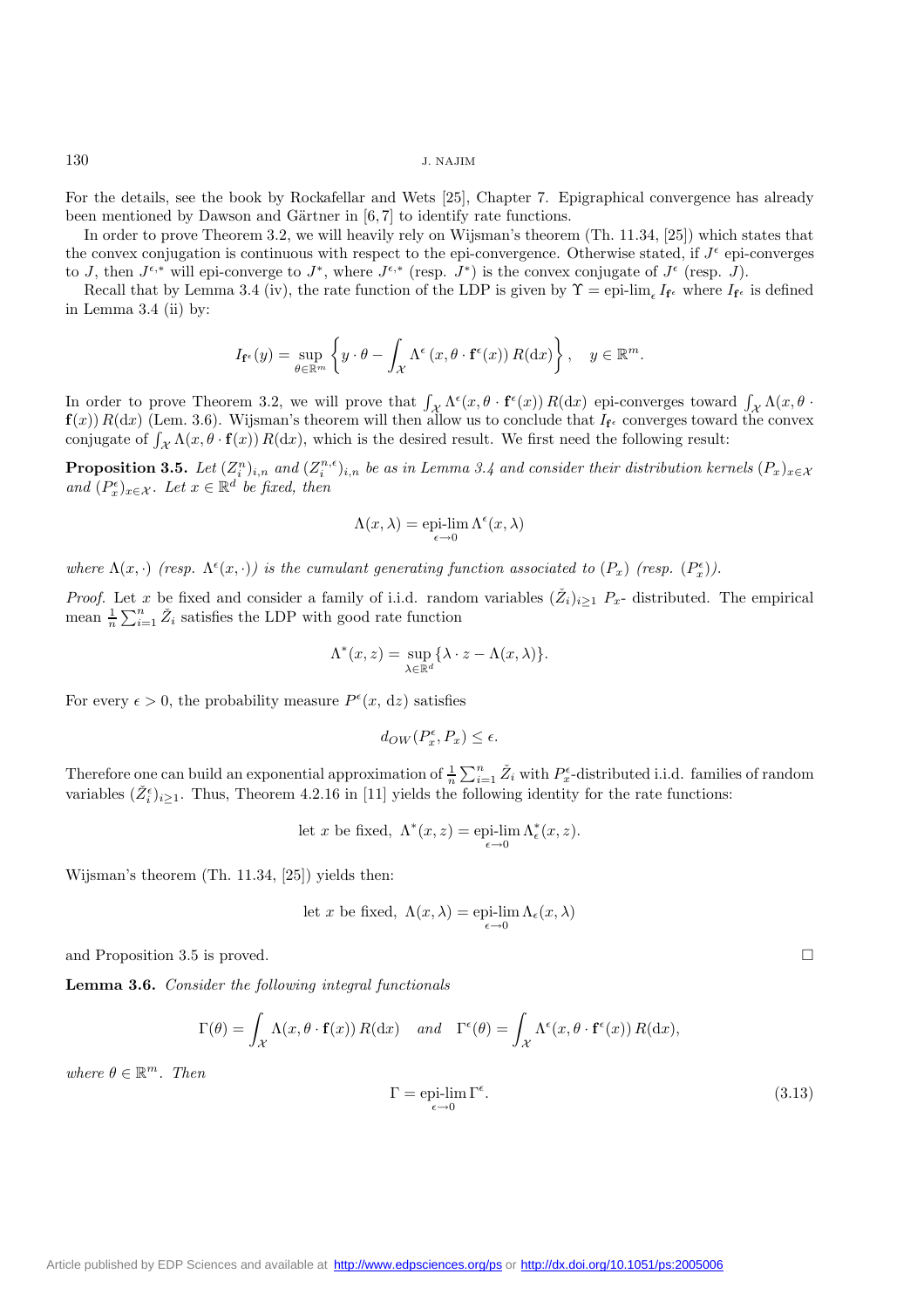*Proof.* Assume first that  $\Lambda(x, \cdot)$  and  $\Lambda^{\epsilon}(x, \cdot)$  are non-negative.

In view of Theorem 7.17 in [25], it is necessary and sufficient to prove the pointwise convergence  $\Gamma^{\epsilon}(\theta) \to \Gamma(\theta)$ for  $\theta \in D$  where D is a dense subset of  $\mathbb{R}^m$ . Denote by

$$
\mathcal{D}_{\Gamma} = \{ \theta \in \mathbb{R}^m, \; \Gamma(\theta) < \infty \}.
$$

We shall first deal with the case where  $\theta \in (\overline{\mathcal{D}_{\Gamma}})^c$ . In this case,  $\Gamma(\theta) = \infty$  and

$$
\theta \cdot \mathbf{f}^{\epsilon}(x) \xrightarrow[\epsilon \to 0]{} \theta \cdot \mathbf{f}(x).
$$

In particular, the lower bound (3.9) of the epi-convergence yields

$$
\liminf_{\epsilon \to 0} \Lambda_{\epsilon}(x, \theta \cdot \mathbf{f}^{\epsilon}(x)) \geq \Lambda(x, \theta \cdot \mathbf{f}(x)).
$$

As the  $\Lambda_{\epsilon}$ 's are non-negative, we can apply Fatou's lemma:

$$
\liminf_{\epsilon \to 0} \int_{\mathbb{R}^d} \Lambda_{\epsilon}(x, \theta \cdot \mathbf{f}^{\epsilon}(x)) R(\mathrm{d}x) \ge \int_{\mathbb{R}^d} \Lambda(x, \theta \cdot \mathbf{f}(x)) R(\mathrm{d}x).
$$

Thus

$$
\lim_{\epsilon \to 0} \Gamma^{\epsilon}(\theta) = \Gamma(\theta) = \infty \quad \text{for all} \quad \theta \in (\overline{\mathcal{D}_{\Gamma}})^c.
$$
\n(3.14)

Let now  $\theta \in \text{int}(\mathcal{D}_{\Gamma})$  be fixed. We denote by  $\mathcal{D}_x = {\lambda \in \mathbb{R}^d, \ \Lambda(x,\lambda) < \infty}$ . Let us first prove the pointwise convergence:

$$
\lim_{\epsilon \to 0} \Lambda^{\epsilon}(x, \theta \cdot \mathbf{f}^{\epsilon}(x)) = \Lambda(x, \theta \cdot \mathbf{f}(x)).
$$
\n(3.15)

In order to do so, we shall prove that

$$
\theta \in \text{int}(\mathcal{D}_{\Gamma}) \Rightarrow \theta \cdot \mathbf{f}(x) \in \text{int}(\mathcal{D}_{x}) \ a.e. \tag{3.16}
$$

If  $\theta \in \text{int}(\mathcal{D}_{\Gamma})$ , then  $\Lambda(x, \theta \cdot \mathbf{f}(x)) < \infty$  *a.e.* Assume

$$
\exists x \in \mathcal{X}, \quad \theta \cdot \mathbf{f}(x) \in \partial \mathcal{D}_x. \tag{3.17}
$$

Then there exists  $\epsilon > 0$  and there exists  $\xi \in \mathbb{R}^m$  such that

$$
|\xi - \theta| < \epsilon
$$
,  $\Lambda(x, \xi \cdot \mathbf{f}(x)) = \infty$  and  $\xi \in \text{int}(\mathcal{D}_{\Gamma})$ .

Let  $\alpha + \beta + \delta = 1$  be a convex combination, then Hölder's inequality yields

$$
\Lambda(x,\xi \cdot \mathbf{f}(x)) = \log \int_{\mathbb{R}^d} e^{\xi \cdot \mathbf{f}(x) \cdot z} P(x, dz)
$$
  
\n
$$
\leq \alpha \log \int_{\mathbb{R}^d} e^{\frac{\xi \cdot (\mathbf{f}(x) - \mathbf{f}(y))}{\alpha} \cdot z} P(x, dz)
$$
  
\n
$$
+ \beta \log \int_{\mathbb{R}^d} e^{\frac{\xi \cdot \mathbf{f}(y)}{\beta} \cdot (z - z')} \eta(dz, dz') + \delta \Lambda \left(y, \frac{\xi \cdot \mathbf{f}(y)}{\delta}\right)
$$
(3.18)

where  $\eta$  has given marginals  $P_x$  and  $P_y$ . Since  $\xi \in \text{int}(\mathcal{D}_\Gamma)$ , there exists  $\delta < 1$  such that  $\xi/\delta \in \text{int}(\mathcal{D}_\Gamma)$ . Let  $\alpha = \beta = (1 - \delta)/2$  and choose a neighborhood  $V_x$  of x such that

$$
\log \mathbb{E} e^{\frac{|\xi||\mathbf{f}(x) - \mathbf{f}(y)|}{\alpha} |Z_x|} < \infty \quad \text{and} \quad d_{OW}(P_x, P_y) \le \beta \quad \text{if } y \in V_x.
$$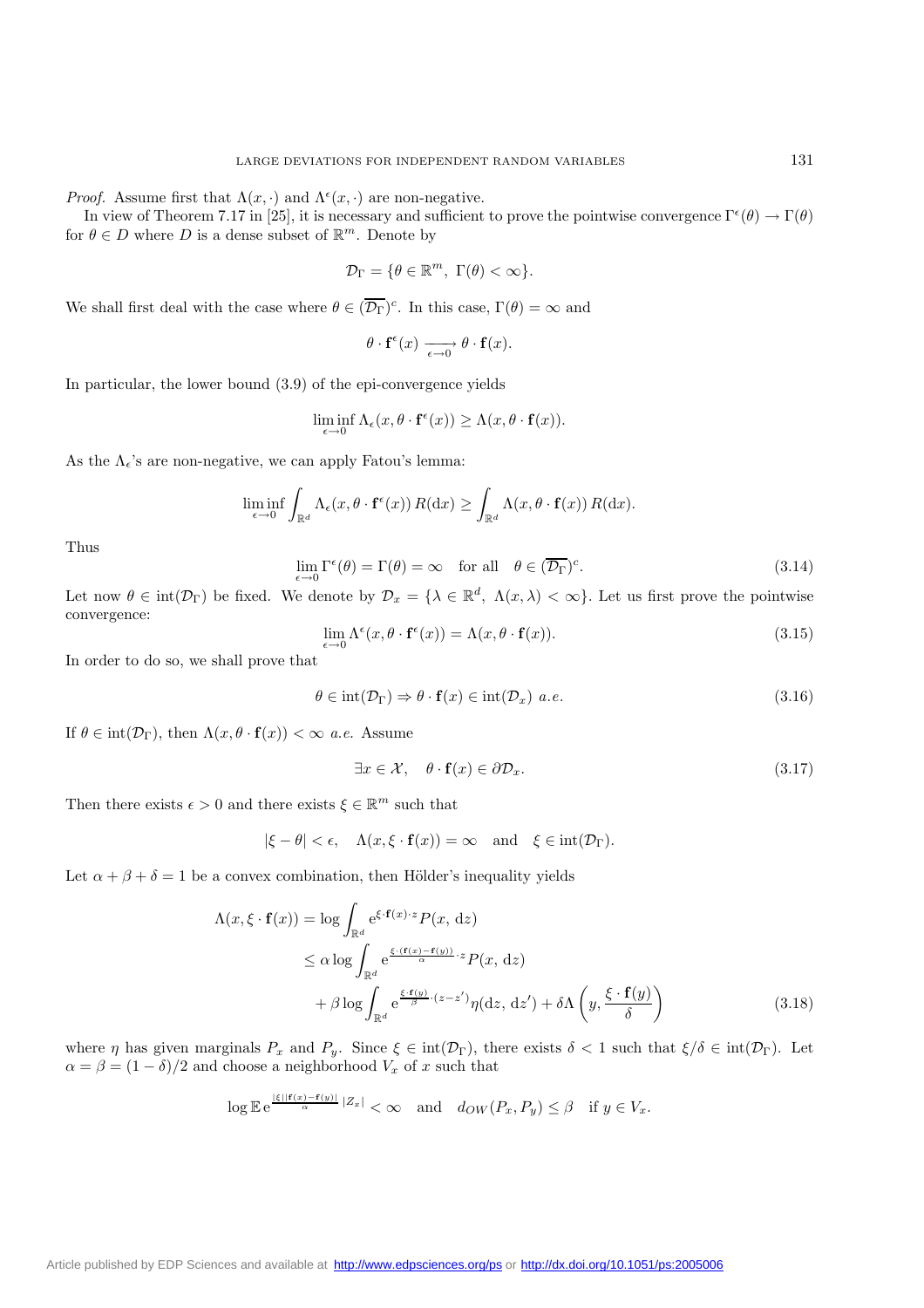In particular  $\log \int_{\mathbb{R}^d} e^{\frac{\xi \cdot \mathbf{f}(y)}{\beta} \cdot (z-z')} \eta(\mathrm{d}z, \, \mathrm{d}z') < \infty$  if  $\eta$  is well-chosen (recall the definition of the Orlicz-Wasserstein distance) and (3.18) yields

$$
y \in V_x \Rightarrow \Lambda\left(y, \frac{\xi \cdot \mathbf{f}(y)}{\delta}\right) = \infty.
$$

Necessarily,

$$
\Gamma(\xi/\delta) = \int_{\mathcal{X}} \Lambda\left(x, \frac{\xi \cdot \mathbf{f}(x)}{\delta}\right) R(\mathrm{d}x)
$$

$$
\geq \int_{V_x} \Lambda\left(x, \frac{\xi \cdot \mathbf{f}(x)}{\delta}\right) R(\mathrm{d}x) = \infty,
$$

(recall that  $R(V_x) > 0$  by Assumption (A-1)) which is impossible since  $\xi/\delta \in \mathcal{D}_\Gamma$ . Necessarily, (3.17) is false and (3.16) is proved.

Assume from now that  $\theta \in \text{int}(\mathcal{D}_{\Gamma})$ . As shown previously, there exists a neighborhood  $V_x$  of  $\theta \cdot \mathbf{f}(x)$  included in int( $\mathcal{D}_x$ ). Since no points of the boundary  $\partial \mathcal{D}_x$  belong to  $V_x$ , a caracterization of the epi-convergence (Th. 7.17, [25]) yields that:

$$
\sup_{\zeta \in V_x} |\Lambda^\epsilon(x,\zeta) - \Lambda(x,\zeta)| \xrightarrow[\epsilon \to \infty]{} 0.
$$

As  $\lim_{\epsilon \to 0} \theta \cdot \mathbf{f}^{\epsilon}(x) = \theta \cdot \mathbf{f}(x), \theta \cdot \mathbf{f}^{\epsilon}(x) \in V_{x}$  for  $\epsilon$  small enough and

$$
\lim_{\epsilon \to 0} \Lambda^{\epsilon}(x, \theta \cdot \mathbf{f}^{\epsilon}(x)) = \Lambda(x, \theta \cdot \mathbf{f}(x)).
$$

It remains to prove that  $\Lambda^{\epsilon}(x, \theta \cdot \mathbf{f}^{\epsilon}(x))$  is uniformly majorized by an integrable function.

$$
\Lambda^{\epsilon}(x, \theta \cdot \mathbf{f}^{\epsilon}(x)) \leq \alpha \log \mathbb{E} e^{\frac{|\theta| |\mathbf{f}^{\epsilon}(x) - \mathbf{f}(x)|}{\alpha} |Z_{x}^{\epsilon}|} + \beta \log \mathbb{E} e^{\frac{|\theta| |\mathbf{f}^{\epsilon}|}{\beta} \cdot |Z_{x}^{\epsilon} - Z_{x}|} + \delta \Lambda \left( x, \frac{\theta \cdot \mathbf{f}(x)}{\delta} \right).
$$

First choose  $\delta$  close enough to 1 so that  $\theta/\delta \in \mathcal{D}_{\Gamma}$ . Then fix  $\alpha$  and  $\beta$  so that  $\alpha + \beta + \delta = 1$ . For  $\epsilon$  small enough, the right hand of the previous inequality can be majorized uniformily in  $\epsilon$ . The Dominated convergence theorem yields then

$$
\lim_{\epsilon \to 0} \Gamma^{\epsilon}(\theta) = \Gamma(\theta) \quad \text{for all} \quad \theta \in \text{int}(\mathcal{D}_{\Gamma}). \tag{3.19}
$$

Finally, (3.14) and (3.19) yield the pointwise convergence  $\lim_{\epsilon \to 0} \Gamma^{\epsilon}(\theta) = \Gamma(\theta)$  for every point outside  $\partial \mathcal{D}_{\Gamma}$ . Since the complement of  $\partial \mathcal{D}_{\Gamma}$  is dense in  $\mathbb{R}^{d}$ , Theorem 7.17 in [25] yields the epi-convergence of  $\Gamma^{\epsilon}$  toward  $\Gamma$ and the case where  $\Lambda$  and  $\Lambda^{\epsilon}$  are non-negative is done.

In the general case, let

$$
m_x = \int_{\mathbb{R}^d} z P(x, dz)
$$
 and  $m_x^{\epsilon} = \int_{\mathbb{R}^d} z P^{\epsilon}(x, dz)$ .

As  $W(P,Q) \leq d_{OW}(P,Q)$  (recall Rem. 2.1), a straightforward application of the Kantorovich-Rubinstein theorem (Th. 11.8.2,[14]) yields that:

$$
\lim_{\epsilon \to 0} m_x^{\epsilon} = m_x. \tag{3.20}
$$

Since  $|m_x^{\epsilon}| \leq K S^*$  where  $S^*$  is given by (2.2), the Dominated convergence theorem yields

$$
\int_{\mathcal{X}} \mathbf{f}^{\epsilon} \cdot m_{x}^{\epsilon} R(\mathrm{d}x) \to \int_{\mathcal{X}} \mathbf{f} \cdot m_{x} R(\mathrm{d}x). \tag{3.21}
$$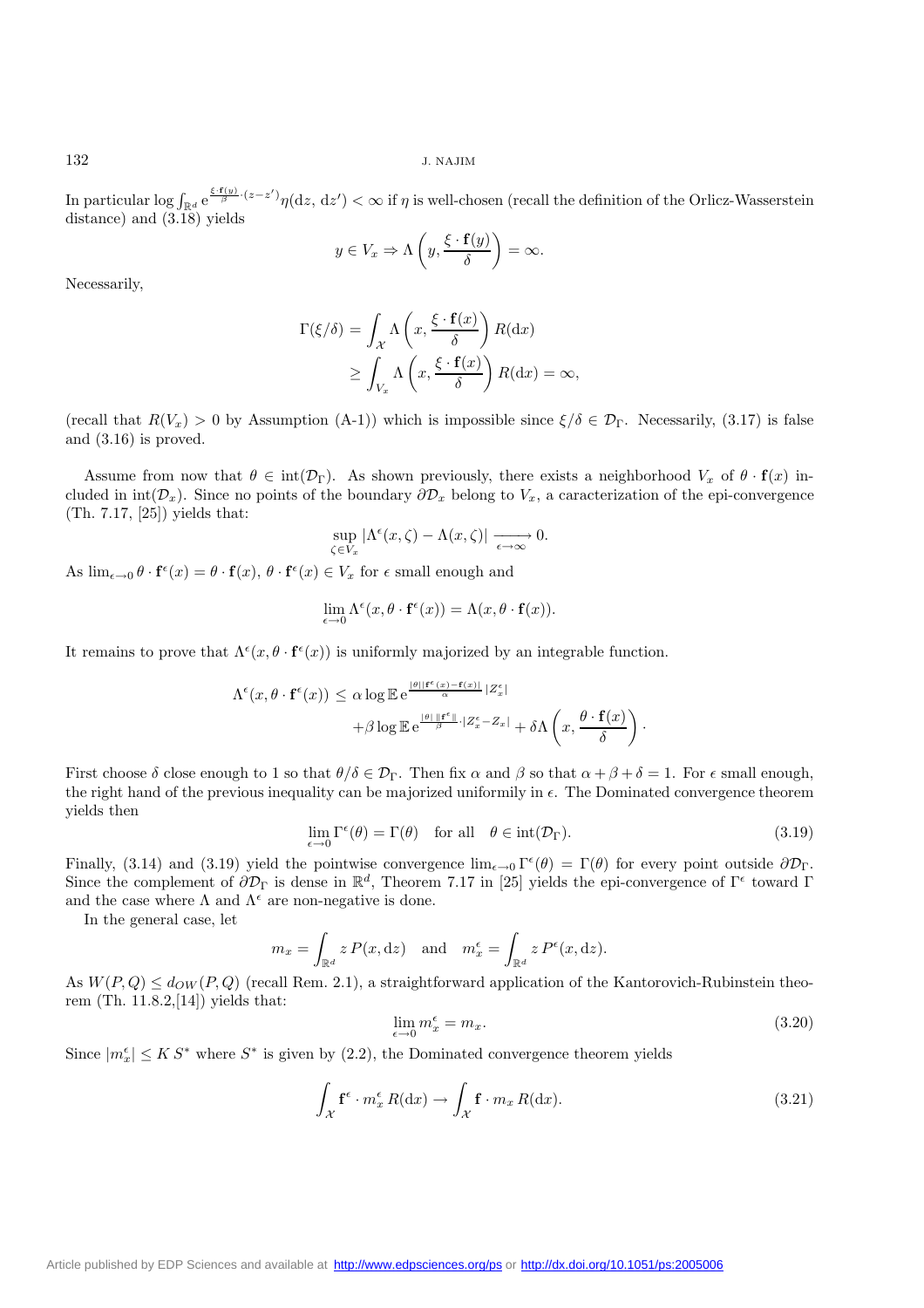Let us introduce

$$
\tilde{\Lambda}(x,\lambda) = \log \int_{\mathcal{X}} e^{\lambda \cdot (z - m_x)} P(x, dz) = \Lambda(x,\lambda) - \lambda \cdot m_x \text{ and}
$$

$$
\tilde{\Lambda}^{\epsilon}(x,\lambda) = \log \int_{\mathcal{X}} e^{\lambda \cdot (z - m_x^{\epsilon})} P^{\epsilon}(x, dz) = \Lambda^{\epsilon}(x,\lambda) - \lambda \cdot m_x^{\epsilon}.
$$

Since the random variables  $Z^x - m_x$  are centered,  $\tilde{\Lambda}(x, \lambda)$  and  $\tilde{\Lambda}^{\epsilon}(x, \lambda)$  are non-negative for they are convex and  $\nabla \Lambda(x,0) = \nabla \Lambda^{\epsilon}(x,0) = 0$ . As (3.20) holds,

$$
\tilde{\Lambda}(x,\lambda) = \operatorname{epi-lim}_{\epsilon \to 0} \tilde{\Lambda}^{\epsilon}(x,\lambda).
$$

The first part of the proof yields

$$
\int_{\mathcal{X}} \tilde{\Lambda}(x, \theta \cdot \mathbf{f}(x)) R(dx) = \operatorname{epi-lim}_{\epsilon \to 0} \int_{\mathcal{X}} \tilde{\Lambda}^{\epsilon}(x, \theta \cdot \mathbf{f}^{\epsilon}(x)) R(dx),
$$

that is

$$
\int_{\mathcal{X}} \Lambda(x,\theta \cdot \mathbf{f}(x)) R(dx) + \theta \cdot \int_{\mathcal{X}} \mathbf{f}(x) \cdot m_x R(dx) = \underset{\epsilon \to 0}{\text{epi-lim}} \left( \int_{\mathcal{X}} \Lambda^{\epsilon}(x,\theta \cdot \mathbf{f}^{\epsilon}(x)) R(dx) + \theta \cdot \int_{\mathcal{X}} \mathbf{f}^{\epsilon}(x) \cdot m_x^{\epsilon} R(dx) \right).
$$

The conclusion follows as  $\int \mathbf{f} \cdot m \cdot dR \to \int \mathbf{f} \cdot m \cdot dR$  by (3.21) and Lemma 3.6 is proved.

*Proof of Theorem 3.2.* Since  $\Gamma = \text{epi-lim}_{\epsilon \to 0} \Gamma^{\epsilon}$ , Wijsman's theorem (theorem 11.34, [25]) yields the epi-convergence for the convex conjugates, that is precisely

$$
I_{\mathbf{f}} = \underset{\epsilon \to 0}{\operatorname{epi-lim}} \, I_{\mathbf{f}^{\epsilon}}
$$

and Theorem 3.2 is proved.  $\square$ 

## 4. Large deviations in infinite dimension

In this section, we prove a LDP for empirical measures. This result is of interest in statistical physics [15] and in statistics [17]. We also prove a LDP for random walks in the spirit of Mogul'skii's theorem. Both results rely on Theorem 3.1 and are a careful adaptation of the proofs in [22].

In the case where X is compact, the continuous linear forms over  $C_d(\mathcal{X})$  are vector measures. We denote by  $M^1(\mathcal{X})$  the set of real measures and by  $M^d(\mathcal{X})$  the set of vector measures with value in  $\mathbb{R}^d$ , that is  $\mu \in M^d(\mathcal{X})$ iff  $\mu = (\mu_1, \ldots, \mu_d)$  where each  $\mu_i \in M^1(\mathcal{X})$ . Let  $f \in C_d(\mathcal{X})$  and  $\mu \in M^d(\mathcal{X})$ . We denote by

$$
\int_{\mathcal{X}} f(x) \cdot \mu(\mathrm{d}x) \stackrel{\triangle}{=} \sum_{l=1}^{d} \int_{\mathcal{X}} f_l(x) \mu_l(\mathrm{d}x). \tag{4.1}
$$

In the case where  $\mathbf{f}: \mathcal{X} \to \mathbb{R}^{m \times d}$  is a matrix valued bounded continuous function, we denote by

$$
\int \mathbf{f} \cdot d\mu \stackrel{\triangle}{=} \begin{pmatrix} \int_{\mathcal{X}} f_1(x) \cdot \mu(dx) \\ \vdots \\ \int_{\mathcal{X}} f_m(x) \cdot \mu(dx) \end{pmatrix}
$$
\n(4.2)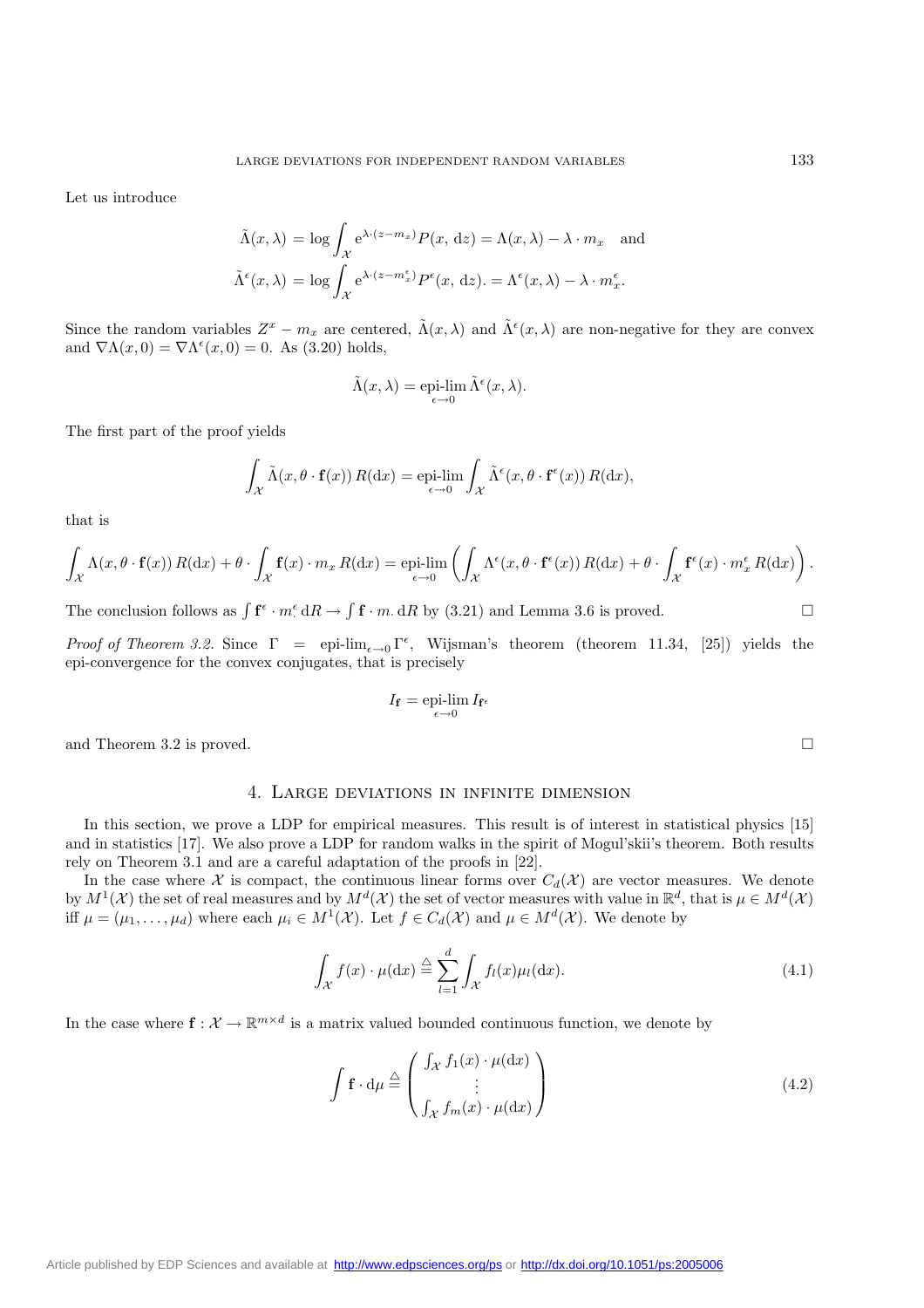where  $f_i \in C_d(\mathcal{X})$  is the jth row of the matrix **f**. We shall endow  $M^d(\mathcal{X})$  with the weak-\* topology  $\sigma(M^d, C_d)$ which makes every linear form  $\Gamma_f : \mu \mapsto \int f \cdot d\mu$  continuous and with the associated Borel  $\sigma$ -field  $\mathcal{B}(M^d)$ . Let  $\mu \in M^d(\mathcal{X})$ . We denote by  $\mu_a$  its absolutely continuous part with respect to R and by  $\mu_s$  its singular part.

Following Lynch and Sethuraman [21], we introduce some notations. Let  $\mathcal{BV}([0,1], \mathbb{R}^d)$  (shortened in  $\mathcal{BV}$ ) be the space of functions of bounded variation on [0, 1]. We identify  $\mathcal{BV}$  with  $M^d([0,1])$  in the usual manner: To  $f \in BV$  there corresponds  $\mu^f$  characterized by  $\mu^f([0,t]) = f(t)$ . We endow BV with the weak-\* topology  $\sigma(\mathcal{BV},C_d([0,1]))$  (shortened in  $\sigma_w$ ) and with the associated Borel  $\sigma$ -field  $\mathcal{B}_w$ . Up to this identification,  $C_d([0,1])$ is the topological dual of BV. Let  $f \in BV$  and  $\mu^f$  be the associated measure in  $M^d([0,1])$ . We will denote  $\mu^f = \mu_a^f + \mu_s^f$  where  $\mu_a^f$  is the absolutely continuous part of  $\mu^f$  with respect to the Lebesgue measure dx and  $\mu_s^f$ its singular part.

Recall that  $\mathcal{D}_x = \{\lambda \in \mathbb{R}^d, \ \Lambda(x,\lambda) < \infty\}.$  The recession function  $\rho(x, z)$  of  $\Lambda^*(x, z)$  is defined by  $\rho(x, z) =$  $\sup{\{\lambda \cdot z, \lambda \in \mathcal{D}_x\}}$ .

## 4.1. **Large deviations in infinite dimension**

We shall prove here a LDP for the empirical measure  $L_n$  and the random walk  $\bar{Z}_n$  where

$$
L_n = \frac{1}{n} \sum_{i=1}^n Z_i^n \delta_{x_i^n} \text{ and } \bar{Z}_n(t) = \frac{1}{n} \sum_{i=1}^{[nt]} Z_i^n
$$

where  $\lceil \cdot \rceil$  denotes the integer part.

**Theorem 4.1.** *Assume that (A-1), (A-2), (A-3), (A-4) and (A-5) hold. Then the family*

$$
L_n = \frac{1}{n} \sum_{1}^{n} Z_i^n \delta_{x_i^n}
$$

*satisfies the large deviation principle in*  $(M^d(\mathcal{X}), \sigma(M^d, C_d), \mathcal{B}(M^d))$  *with the good rate function* 

$$
I(\mu) = \sup_{f \in C_d(\mathcal{X})} \left\{ \int_{\mathcal{X}} f(x) \cdot \mu(\mathrm{d}x) - \int_{\mathcal{X}} \Lambda(x, f(x)) R(\mathrm{d}x) \right\}
$$
  
= 
$$
\int_{\mathcal{X}} \Lambda^* \left( x, \frac{\mathrm{d}\mu_a}{\mathrm{d}R}(x) \right) R(\mathrm{d}x) + \int_{\mathcal{X}} \rho \left( x, \frac{\mathrm{d}\mu_s}{\mathrm{d}\theta}(x) \right) \theta(\mathrm{d}x),
$$
 (4.3)

*where*  $\rho(x, z)$  *is the recession function of*  $\Lambda^*(x, \cdot)$  *and*  $\theta$  *is any real-valued nonnegative measure with respect to which*  $\mu_s$  *is absolutely continuous.* 

*Proof.*

• *The LDP*. Denote by  $C'_d(\mathcal{X})$  (resp.  $C'(\mathcal{X})$ ) the algebraic dual of  $C_d(\mathcal{X})$  (resp.  $C(\mathcal{X})$ ). Denote by  $\langle , \rangle$  the duality bracket between these spaces and consider the mapping

$$
p_{f_1,\ldots,f_m}: C'_d(\mathcal{X}) \to \mathbb{R}^m, \quad \xi \mapsto \begin{pmatrix} \langle \xi, f_1 \rangle \\ \vdots \\ \langle \xi, f_m \rangle \end{pmatrix},
$$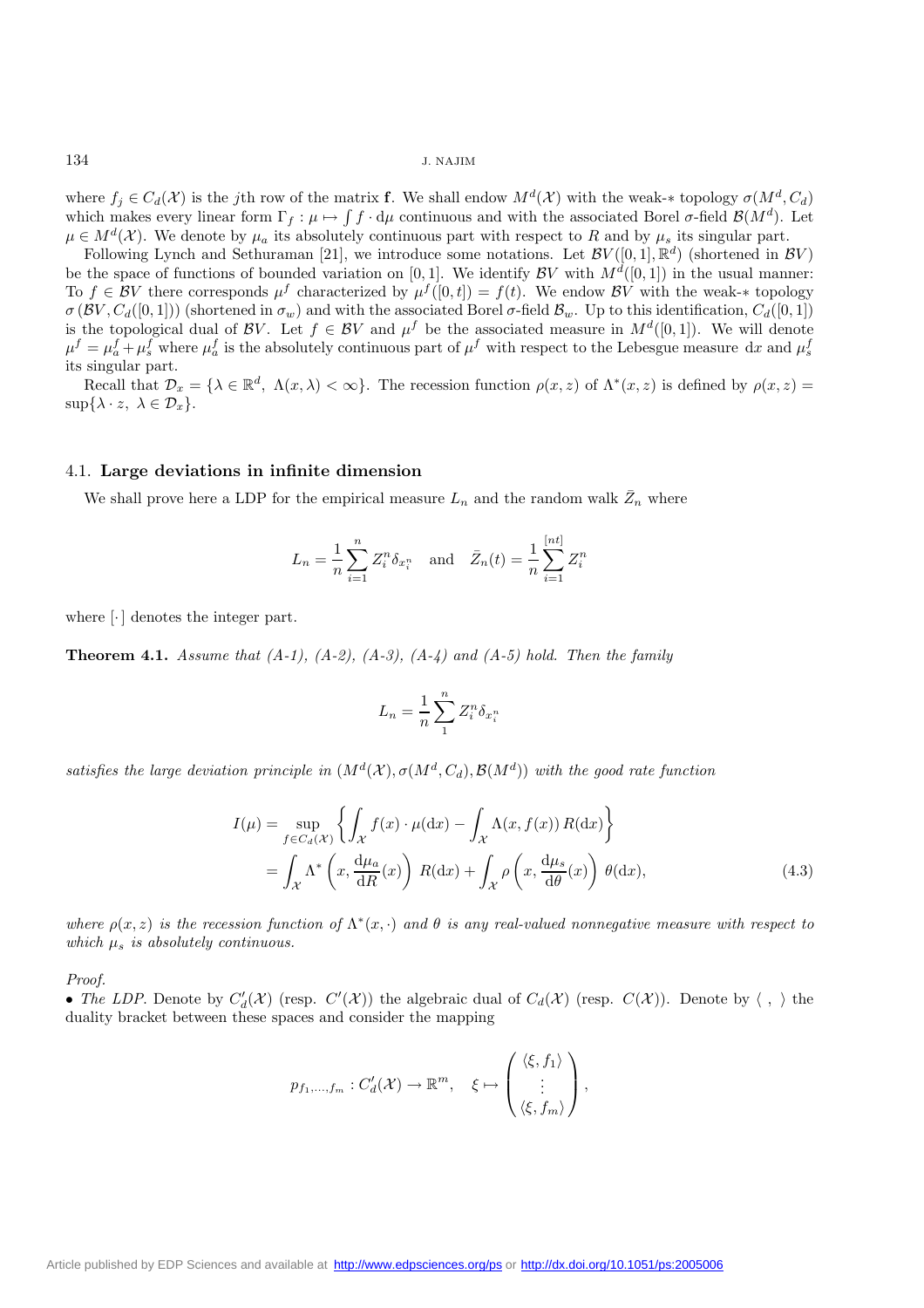where  $f_i \in C_d(\mathcal{X})$ . Then  $p_{f_1,...,f_m}(L_n) = \langle L_n, \mathbf{f} \rangle$  satisfies a LDP by Theorem 3.1. By Dawson-Gärtner's theorem,  $L_n$  satisfies a LDP in  $C'_d(\mathcal{X})$  endowed with the weak-\* topology with the good rate function

$$
I(\xi) = \sup_{m \ge 1} \sup_{f_1, \dots, f_m \in C_d(\mathcal{X})} \sup_{\theta \in \mathbb{R}^m} \left\{ \sum_{1}^m \theta_i \langle \xi, f_i \rangle - \int_{\mathcal{X}} \Lambda(x, \sum_{1}^m \theta_i f_i(x)) R(\mathrm{d}x) \right\}
$$
  
= 
$$
\sup_{f \in C_d(\mathcal{X})} \left\{ \langle \xi, f \rangle - \int_{\mathcal{X}} \Lambda(x, f(x)) R(\mathrm{d}x) \right\} \quad \text{for} \quad \xi \in C'_d(\mathcal{X}).
$$

• *Restriction of the LDP*. Let us show that  $I(\xi) < +\infty$  implies that  $\xi$  is a continuous linear form. Assume that  $I(\xi) < +\infty$ . Then for all  $f \in C_d(\mathcal{X}), f \neq 0$ 

$$
\left\langle \xi, \frac{f}{a\|f\|} \right\rangle \le I(\xi) + \int_{\mathcal{X}} \Lambda\left(x, \frac{f}{a\|f\|}\right) dR \le I(\xi) + \sup_{x \in \mathcal{X}} \log \int_{\mathbb{R}^d} e^{\frac{|z|}{a}} P(x, dz).
$$

For a large enough  $\sup_{x \in \mathcal{X}} \log \int_{\mathbb{R}^d} e^{|z|/a} P(x, dz)$  is finite by  $(2.2)$  and  $\langle \xi, f \rangle \leq K ||f||$ . Considering  $-f$ , we get  $|\langle \xi, f \rangle| \leq K \|f\|$ . Thus  $\xi$  is a continuous linear form. Since X is compact, Riesz's representation theorem implies that  $\xi$  can be represented as a  $\mathbb{R}^d$ -valued measure over X, *i.e.*  $\xi \in M^d(\mathcal{X})$ . We shall denote it by  $\mu$ . We can now apply Lemma 4.1.5 in [11] to obtain the LDP in  $(M^d(\mathcal{X}), \sigma(M^d, C_d), \mathcal{B}(M^d))$ .

• *Representation of the rate function*. The representation of the rate function relies heavily on the following theorem from Rockafellar:

**Theorem 4.2** (Rockafellar, Th. 5 in [24])**.** *Assume that* X *is a compact space with no nonempty open sets of measure zero, and that the multifunction*  $\mathcal{D}: x \mapsto \mathcal{D}_x$  *is fully lower semicontinuous, with*  $\text{int } \mathcal{D}_x \neq \emptyset$  *for every* x. *Assume further that*  $\int_V |\Lambda(x,\lambda)| R(\mathrm{d}x) < \infty$  *whenever V is an open subset of* X *and*  $\lambda$  *is a point of*  $\mathbb{R}^d$  *having a neighborhood* U *such that*  $U \subset \mathcal{D}_x$  *for all*  $x \in V$ *. Then* 

$$
I(\mu) = \sup_{f \in C_d(\mathcal{X})} \left\{ \int_{\mathcal{X}} f(x) \cdot \mu(dx) - \int_{\mathcal{X}} \Lambda(x, f(x)) R(dx) \right\}
$$
  
= 
$$
\int_{\mathcal{X}} \Lambda^* \left( x, \frac{d\mu_a}{dR}(x) \right) R(dx) + \int_{\mathcal{X}} \rho \left( x, \frac{d\mu_s}{d\theta}(x) \right) \theta(dx),
$$

*where*  $\rho(x, \cdot)$  *is the recession function of*  $\Lambda^*(x, \cdot)$ *,*  $\mu_s$  *is the singular componant of*  $\mu$  *with respect to* R*, and*  $\theta$  *is any nonnegative measure in*  $M^1(\mathcal{X})$  *with respect to which*  $\mu_s$  *is absolutely continuous.* 

It is straightforward to check that int  $\mathcal{D}_x \neq \emptyset$  for every x holds here. We must check that the multifunction

$$
\mathcal{D}:x\mapsto \mathcal{D}_x
$$

is fully lower semicontinuous [24] (p. 457), that is:

- (i) if  $x_0 \in \mathcal{X}$  and  $U \subset \mathbb{R}^d$  is an open set such that  $\mathcal{D}_{x_0} \cap U \neq \emptyset$  then there exists a neighborhood V of  $x_0$ such that  $\mathcal{D}_x \cap U \neq \emptyset$  whenever  $x \in V$ ;
- (ii) if  $V \times U$  is a neighborhood of  $(x_0, \lambda_0) \in \mathcal{X} \times \mathbb{R}^d$ , such that  $\{x' \in V, U \subset \mathcal{D}_{x'}\}$  is dense in V then  $\lambda_0 \in \mathcal{D}_{x_0}.$

The first step is easy to check. Let us focus on the second point. Let  $V \times U$  be a neighborhood of  $(x_0, \lambda_0)$  such that  $\{x' \in V, U \subset \mathcal{D}_{x'}\}$  is dense in V. Let  $0 < \beta < 1$  be such that  $\frac{\lambda_0}{\beta} \in U$  and let  $x \in \{x' \in V, U \subset \mathcal{D}_{x'}\}$  be such that  $d_{OW}(P_x, P_{x_0}) \leq \frac{\alpha}{|\lambda_0|}$   $(\alpha + \beta = 1)$ . Hölder's inequality yields

$$
\Lambda(x_0,\lambda_0)\leq \alpha\log\int_{\mathbb{R}^d\times\mathbb{R}^d}\mathrm{e}^{\frac{|\lambda_0|\,|z-z'|}{\alpha}}\eta(\mathrm{d} z,\mathrm{d} z')+\beta\Lambda(x,\lambda_0/\alpha),
$$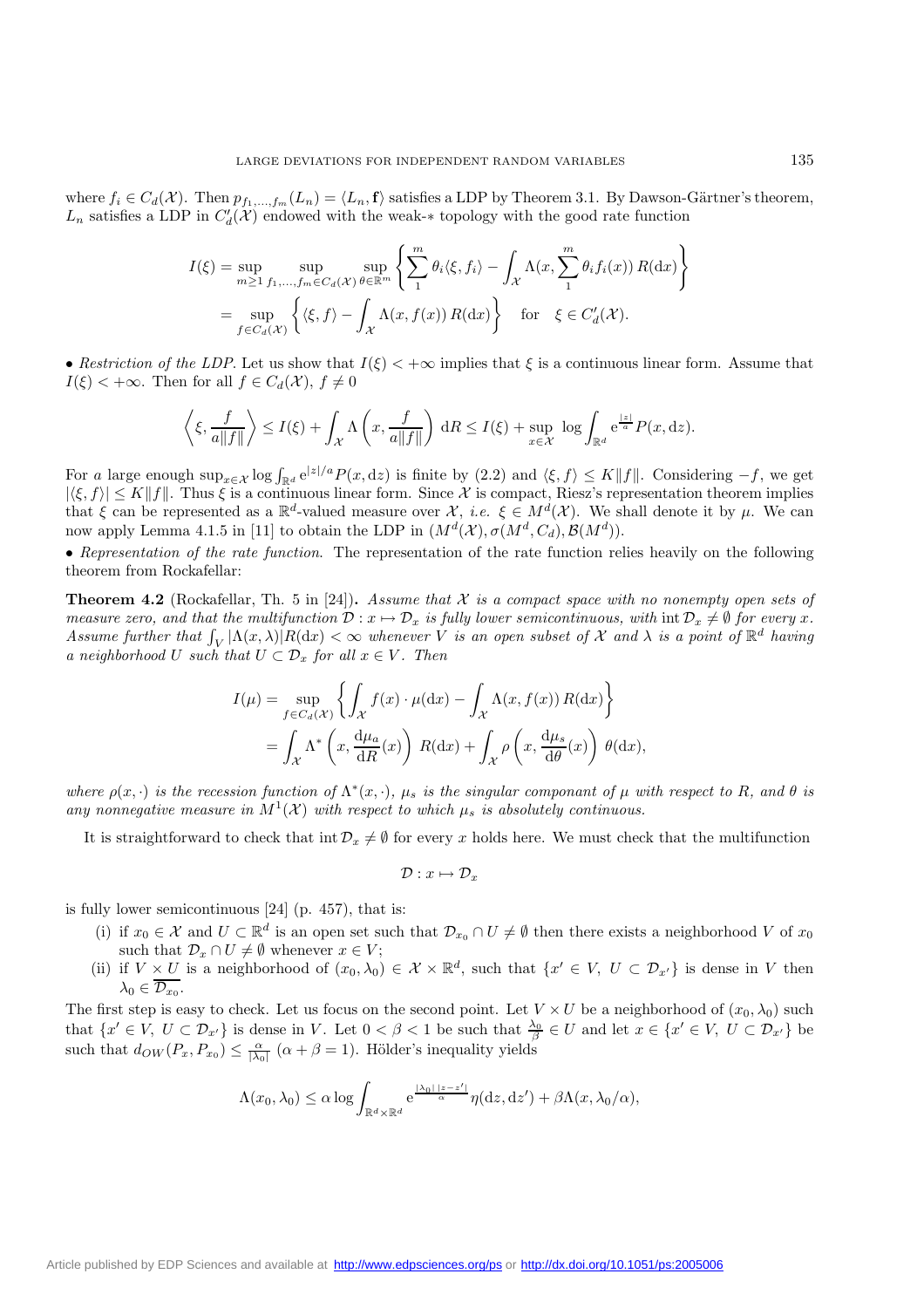where  $\eta$  has marginals  $P_{x_0}$  and  $P_x$ . Since  $d_{OW}(P_x, P_{x_0}) \leq \frac{\alpha}{|\lambda_0|}$ , there exists at least a probability measure  $\eta$ with marginals  $P_{x_0}$  and  $P_x$  such that

$$
\log \int_{\mathbb{R}^d \times \mathbb{R}^d} e^{\frac{|\lambda_0| |z - z'|}{\alpha}} \eta(\mathrm{d}z, \mathrm{d}z') < \infty.
$$

Therefore  $\Lambda(x_0, \lambda_0) < \infty$  and  $\lambda_0 \in \mathcal{D}_{x_0} \subset \overline{\mathcal{D}_{x_0}}$ . Thus  $\mathcal D$  is fully lower semicontinuous.

We must also check the following: Assume now that V is an open subset of X and that  $\lambda$  is a point of  $\mathbb{R}^d$ having a neighborhood U such that  $U \subset \mathcal{D}_x$  for all  $x \in V$ . We have to check that in this case,

$$
\int_{\mathcal{X}} |\Lambda(x,\lambda)| R(\mathrm{d}x) < \infty. \tag{4.4}
$$

First note that V is relatively compact. Let  $x_0 \in V$  be fixed. Let  $0 < \beta < 1$  be such that  $\frac{\lambda}{\beta} \in U$  and let x be such that  $d_{OW}(P_{x_0}, P_x) < \frac{\alpha}{|\lambda_0|}$ . Then

$$
|\Lambda(x,\lambda_0)| \leq \alpha \left| \log \int_{\mathbb{R}^d \times \mathbb{R}^d} e^{\frac{|\lambda_0| |z - z'|}{\alpha}} \eta(\mathrm{d}z, \mathrm{d}z') \right| + \beta |\Lambda(x_0, \lambda_0/\beta)|,
$$

where  $\eta$  has marginals  $P_{x_0}$  and  $P_x$ . The previous inequality implies that  $|\Lambda(x, \lambda_0)|$  is dominated by a constant (the right side of the inequality) whenever  $d_{OW}(P_{x_0}, P_x) < \frac{\alpha}{|\lambda_0|}$ . Since V is relatively compact,  $|\Lambda(\cdot, \lambda_0)|$  is dominated by a piecewise constant function and therefore is integrable.

As (A-1) and (A-3) hold true, all the assumptions of Theorem 4.2 are satisfied and

$$
I(\mu) = \int_{\mathcal{X}} \Lambda^* \left[ \frac{\mathrm{d}\mu_a}{\mathrm{d}R}(x) \right] R(\mathrm{d}x) + \int_{\mathcal{X}} \rho \left[ \frac{\mathrm{d}\mu_s}{\mathrm{d}\theta} \right] \mathrm{d}\theta,
$$

where  $\rho$  is the recession function of  $\Lambda^*$  and  $\theta$  is any real-valued nonnegative measure with respect to which  $\mu_s$ is absolutely continuous. As  $\Lambda$  is the convex conjugate of  $\Lambda^*$ ,  $\rho$  is the support function of  $\Lambda$  [23] (Th. 13.3), that is:

$$
\rho(x, z) = \sup \{ \lambda \cdot z, \ \lambda \in \mathcal{D}_x \}.
$$

Hence Theorem 4.1 is proved.

We shall now derive the LDP for the random function

$$
t \mapsto \bar{Z}_n(t) = \frac{1}{n} \sum_{i=1}^{[nt]} Z_i, \quad t \in [0, 1]
$$

where [x] denotes the integer part of x. This result is a corollary of Theorem 4.1 in the case where  $\mathcal{X} = [0,1],$  $R(dx) = dx$  is the Lebesgue measure on [0, 1] and  $(x_i^n) = (\frac{i}{n})$ . One can check that (A-1), (A-2) and (A-3) hold true in this situation.

**Theorem 4.3.** *Assume that (A-4) and (A-5) hold. Then the random functions*  $(\bar{Z}_n(t))_{t\in[0,1]}$  *satisfy the LDP in*  $(\mathcal{B}V, \sigma_w, \mathcal{B}_w)$  *with the good rate function* 

$$
\Phi(f) = \int_{[0,1]} \Lambda^*(x, f'_a(x)) dx + \int_{[0,1]} \rho(x, f'_s(x)) d\theta(x),
$$

where  $\theta$  is any real-valued nonnegative measure with respect to which  $\mu_s^f$  is absolutely continuous and  $f'_s$  $d\mu_s^f/d\theta$ .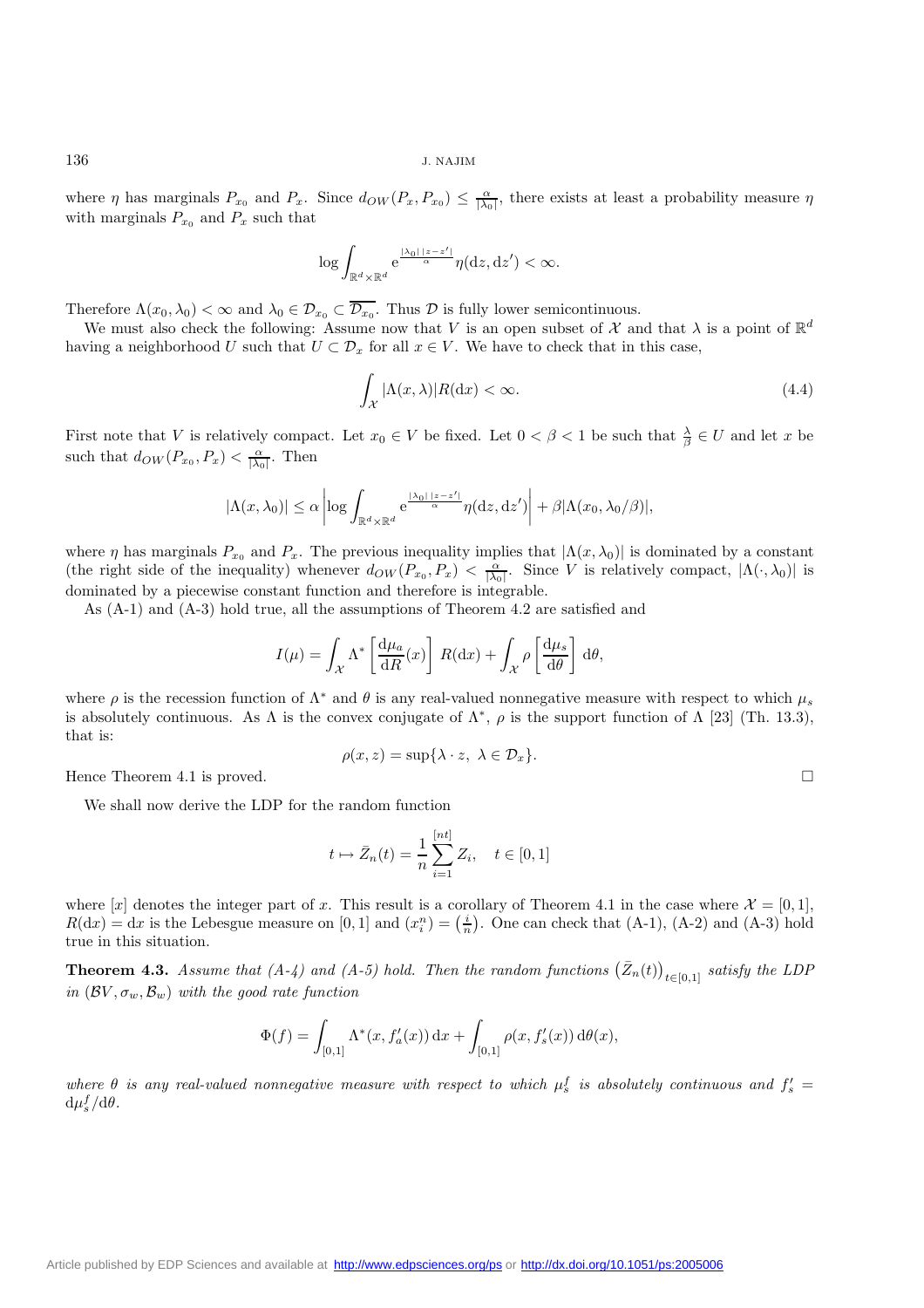**Remark 4.1.** Note that the definition of  $f'_s$  is  $\theta$ -dependent. However, by homogeneity,  $\Phi$  does not depend upon θ.

*Proof.* Consider  $\Pi : M^d \to BV$  where

$$
\Pi(\mu) = \begin{pmatrix} \mu_1[0, x] \\ \vdots \\ \mu_d[0, x] \end{pmatrix}_{x \in [0, 1]}
$$

and recall that  $L_n = 1/n \sum_{i=1}^{n} Z_i \delta_{x_i}$ . Then  $\Pi$  is a continuous bijection and  $\Pi(L_n) = \bar{Z}_n$ . As  $L_n$  satisfies the LDP with the good rate function (4.3) the contraction principle vields the LDP with the desired rat with the good rate function (4.3), the contraction principle yields the LDP with the desired rate function.  $\square$ 

# 5. ERDÖS AND RÉNYI'S FUNCTIONAL LAW OF LARGE NUMBERS

In this section, we establish Erdös and Rényi's functional law of large numbers. Assume for the sake of simplicity that  $\mathbb{E}Z_i^n = 0$  for every  $1 \leq i \leq n, n \in \mathbb{N}$ . In this case,  $\Lambda^*(x_i^n, 0) = 0$  which in turn yields that  $\Phi(0) = \int_{\mathcal{X}} \Lambda^*(x,0) R(\mathrm{d}x) = 0.$  Let

$$
\eta_{n,m}: t \mapsto \frac{1}{A_n} \sum_{i=m}^{[m+tA_n]} Z_i^n, \ t \in [0,1]
$$

where  $A_n = \log n$  and  $1 \leq m \leq n - A_n$  and recall that

$$
\Phi(f) = \int_{[0,1]} \Lambda^*(x, f'_a(x)) dx + \int_{[0,1]} \rho(x, f'_s(x)) d\theta(x)
$$

is defined over the set  $\mathcal{BV}$  (we denote by  $\Phi(A) = \inf_A \Phi$ ). Our main result is the following:

**Theorem 5.1.** *Under Assumptions (A-1), (A-2), (A-3), (A-4) and (A-5), There exists a set*  $\tilde{\Omega}$  *with probability one such that for every*  $\omega \in \tilde{\Omega}$ *:* 

(1) the set  $\{\eta_{n,m}(\omega); 1 \leq m \leq n - A_n, n \in \mathbb{N}\}\$ is relatively compact in BV and every cluster point belongs *to*

$$
\Delta = \{ f \in BV; \ \Phi(f) \le 1 \};
$$

*(2) let*  $f \in \Delta$ *, then there exists a subsequence of*  $\{\eta_{n,m}(\omega)\}\$  *which converges to* f.

**Remark 5.1.** Note that since BV is not first countable, the existence of a subsequence of  $\eta_{n,m}$  converging to f is a stronger result than the fact that f is a cluster point of  $\{\eta_{n,m}\}$  (in the later case, we would only have the existence of a subnet converging to  $f$ ).

As a corollary, we get:

**Theorem 5.2.** *Let*  $\Gamma : BV \to \mathbb{R}$  *be a continuous functional then under the same assumptions as in Theorem 5.1,*

$$
\lim_{n \to \infty} \sup_{1 \le m \le n - A_n} \Gamma(\eta_{n,m}) = \sup_{f \in \Delta} \Gamma(f)
$$

*with probability one.*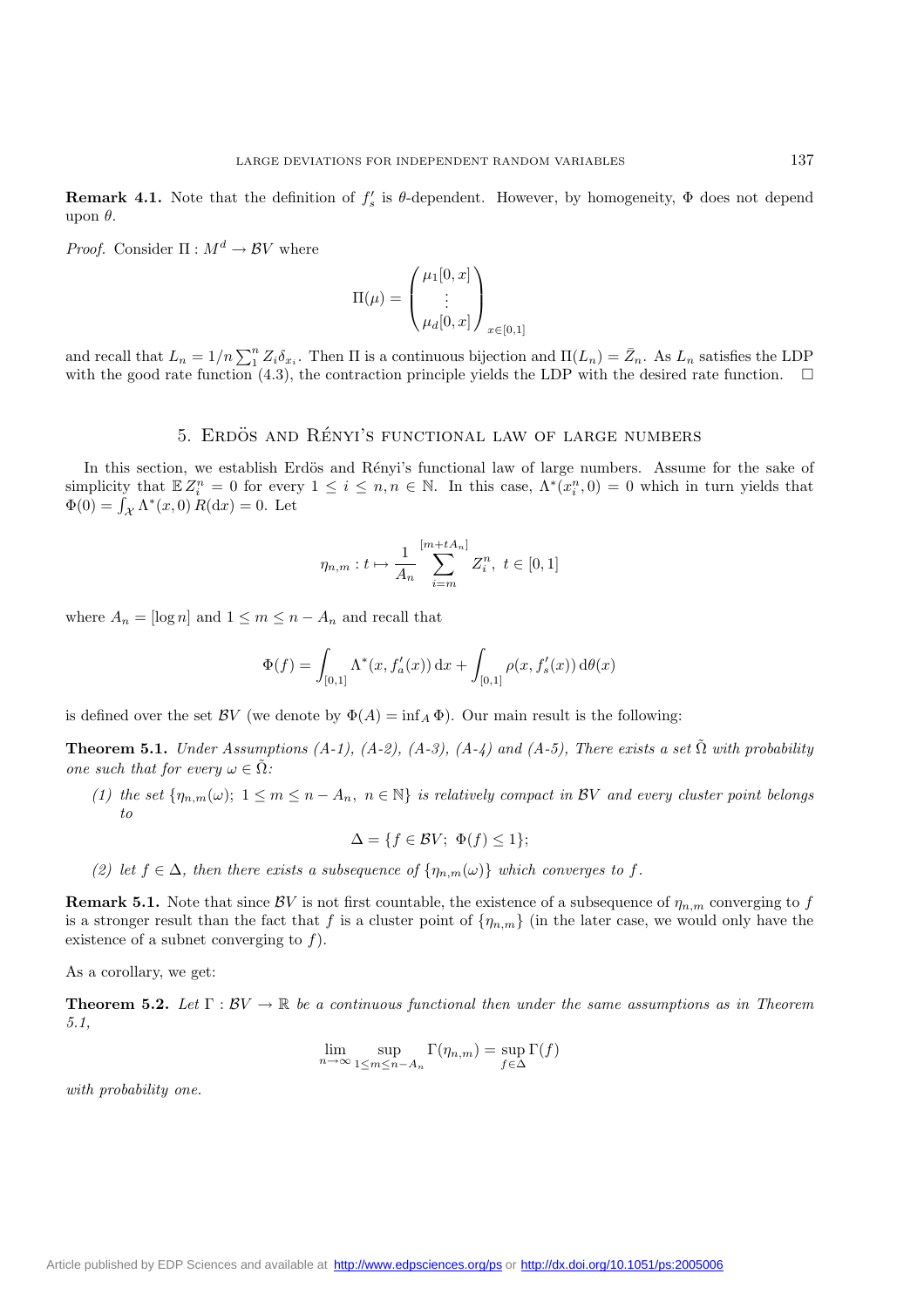In the case where the random variables are real, Theorem 5.1 has been proved by Deheuvels in [8] for i.i.d. random variables satisfying  $(\exists \alpha > 0, \mathbb{E}e^{\alpha |Z_i|} < \infty)$ . In the case where the random variables are i.i.d.,  $\mathbb{R}^d$ -valued and satisfy the stronger integrability condition:

$$
\mathbb{E}e^{\alpha|Z_i|} < \infty \quad \text{for all } \alpha > 0,\tag{5.1}
$$

Theorem 5.1 has been proved by Borovkov in [2].

Our proof relies on Theorem 4.3 and on the technique developed by Deheuvels [8] to handle some delicate topological issues ( $\beta V$  is not first countable). In the spirit of Deheuvels, we shall first prove Theorem 5.3 hereafter, from which Theorem 5.1 is a direct corollary. Let us first introduce some notations. Denote by  $|f|_v(s)$ the total variation of f, that is  $|f|_v(s) = |\mu_f|([0, s])$ , where  $|\mu_f| = \mu_f^+ + \mu_f^-$  (Hahn-Jordan decomposition).

Let  $\mathcal{B}V_C = \{f \in \mathcal{B}V, |f|_v(1) \leq C\}$  and consider the following distance defined on  $\mathcal{B}V$ :

$$
d(f,g) = \int_0^1 |f - g| \, d\ell + |f(1) - g(1)|,
$$

where  $\ell$  denotes the Lebesgue measure.

Then  $\mathcal{B}V_C$  is a compact set of  $\mathcal{B}V$  and the topology induced by the weak topology on  $\mathcal{B}V_C$  is compatible with the one induced by d on  $\mathcal{B}V_C$  (see [19]). We will denote by

$$
K_n = \{\eta_{n,m}; 1 \le m \le n - A_n\}.
$$

As usual, we will say that a condition  $\kappa_n$  holds ultimately if there exists N such that  $\kappa_n$  is true whenever  $n \geq N$ . Similarly, we will say that  $\kappa_n$  holds ultimately with probability one if there exists a set  $\Omega$  with probability one such  $\kappa_n$  is true whenever  $n \geq N(\omega)$  and  $\omega \in \Omega$ .

**Theorem 5.3.** *There exists a nonnegative real constant* C *such that*

$$
\Delta \subset \mathcal{B}V_C \quad \text{and} \quad K_n \subset \mathcal{B}V_C \quad \text{ultimately.}
$$

*If*  $F \subset BV_C$ *, denote by* 

$$
F^{\epsilon} = \{ f \in \mathcal{B}V_C, \ \exists g \in F, \ d(f, g) < \epsilon \}.
$$

*Then the following inclusion holds*

$$
\Delta\subset K_n^\epsilon\subset\Delta^{2\epsilon}
$$

*ultimately with probability one.*

Our proof is essentially a restatement of Deheuvels' proof of Theorem 3.1 in [8]. Since our LDP is not exactly the one stated by Deheuvels in [8] (Lem. 2.14), a few details need to be added.

*Proof.* The guideline of the proof is to restrict ourselves to some compact set  $\mathcal{BV}_c$  of  $\mathcal{BV}$  which is metrisable with respect to the induced topology. We shall prove the theorem in several steps.

• **Step 1.** Choice of the constant C.

Let  $A > 0$  then the complement of  $\mathcal{B}V_A$  is a  $\sigma_w$ -open set in  $\mathcal{B}V$  and

$$
\{\bar{Z}_n \notin BV_A\} = \left\{\frac{1}{n}\sum_{i=1}^n |Z_i| > A\right\}.
$$

The LD lower bound in Theorem 4.3 yields

$$
-\inf{\Phi(f); f \notin BV_A} \leq \liminf_{n \to \infty} \frac{1}{n} \log \mathbb{P} {\bar Z_n \notin BV_A}.
$$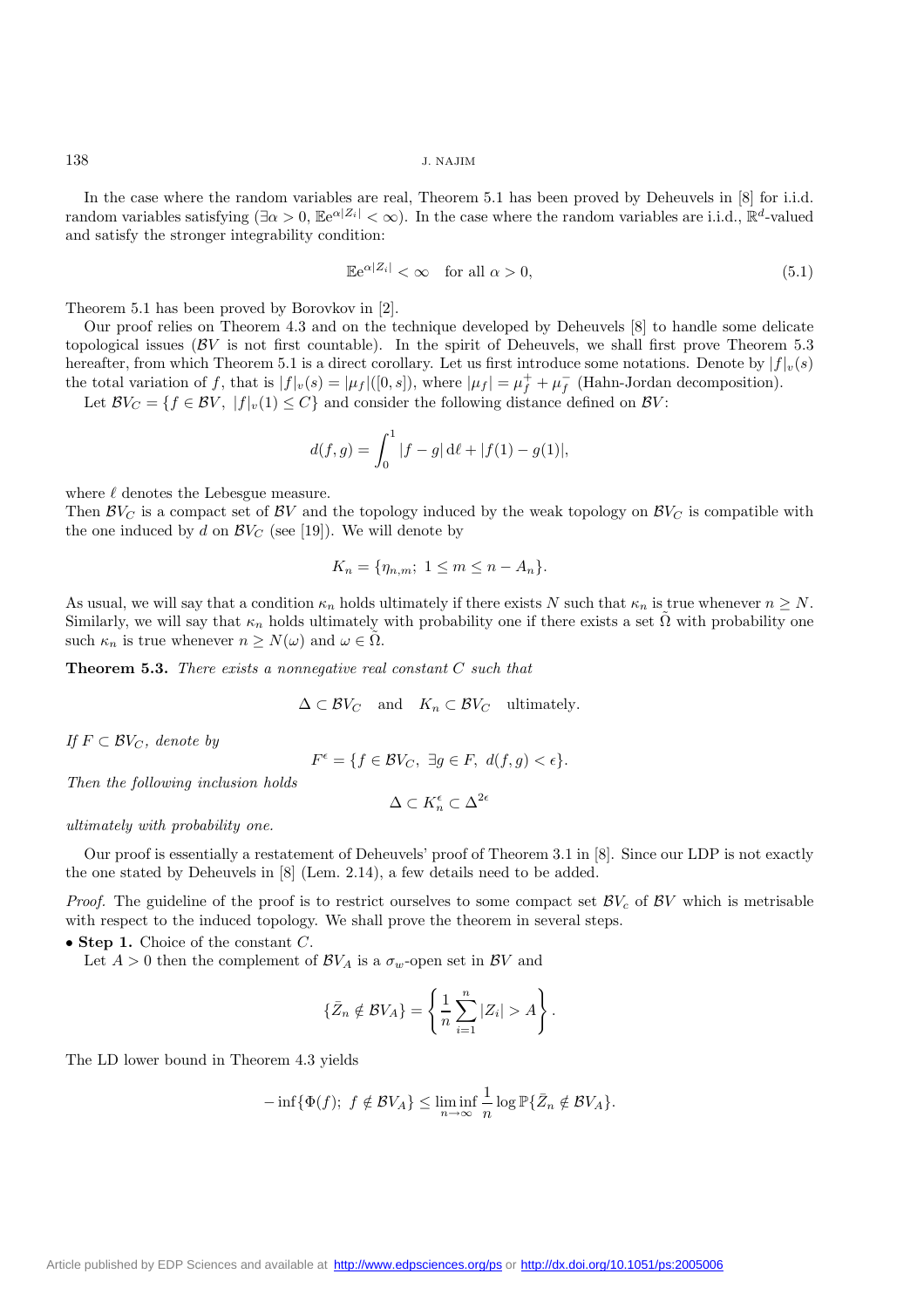On the other hand,

$$
\mathbb{P}\{\bar{Z}_n \notin \mathcal{B}V_A\} \le e^{-n(A\alpha^* - \log S^*)}
$$

where  $\alpha^*$  and  $S^*$  are defined in (2.2). Thus

$$
\frac{1}{n}\log \mathbb{P}\{\bar{Z}_n \notin \mathcal{B}V_A\} \le -(A\alpha^* - \log S^*) \le -2
$$

for A large enough. In particular, inf $\{\Phi(f); f \notin BV_A\} \geq 2 > 1$  which implies that  $\Delta \subset BV_A$ . Let us now prove that

$$
\limsup_{n \to \infty} \sup_{1 \le m \le n - A_n} \frac{1}{A_n} \sum_{i=m}^{m+A_n} |Z_i| \le B < \infty
$$
\n(5.2)

with probability one. One shall notice that

$$
\mathbb{P}\left(\sup_{1\leq m\leq n-A_n} \frac{1}{A_n} \sum_{i=m+1}^{m+A_n} |Z_i| > B\right) = \mathbb{P}\left(\bigcup_{m+1}^{n-A_n} \left\{\frac{1}{A_n} \sum_{i=m+1}^{m+A_n} |Z_i| > B\right\}\right)
$$
  

$$
\leq n \sup_{1\leq m\leq n-A_n} \mathbb{P}\{\eta_{n,m} \notin BV_B\} \leq n \exp\{-A_n(B\alpha^* - \log S^*)\} \leq \frac{1}{n^2}
$$

for B large enough. Thus (5.2) follows by Borel-Cantelli's lemma. As  $|\eta_{n,m}|_v(1) = \frac{1}{A_n} \sum_{m=1}^{m+A_n} |Z_i|$ , (5.2) yields<br>that  $K \subset \mathcal{BV}_{\mathcal{F}}$  with watch  $L$  of  $C = \max(A, B + 1)$ . Then the first part of the theorem is prove that  $K_n \subset BV_{B+1}$  ultimately. Let  $C = \max(A, B+1)$ . Then the first part of the theorem is proved. It is useful for the sequel to note that

$$
\limsup_{n \to \infty} \frac{1}{n} \log \mathbb{P} \{ \bar{Z}_n \notin \mathcal{B} V_C \} \le -2. \tag{5.3}
$$

For the sake of clarity, we will write d-open (resp. d-closed) when working with open sets (respectively closed sets) in  $\mathcal{BV}_C$  for the induced topology.

• **Step 2.** Let us prove that ultimately,  $K_n^{\epsilon} \subset \Delta^{2\epsilon}$  *a.e.* Due to the triangle inequality, it is enough to prove that

$$
\mathbb{P}\{K_n \not\subset \Delta^{\epsilon}, \text{ i.o.}\} = 0,\tag{5.4}
$$

where i.o. stands for infinitely often.

$$
\mathbb{P}\{K_n \not\subset \Delta^{\epsilon}\} = \mathbb{P}\left\{\bigcup_{m=1}^{n-A_n} \{\eta_{n,m} \notin \Delta^{\epsilon}\}\right\} \leq n \sup_{1 \leq m \leq n-A_n} \mathbb{P}\{\eta_{n,m} \notin \Delta^{\epsilon}\}.
$$

Denote by C the complement of  $\Delta^{\epsilon}$  in BV. One can not apply directly the large deviation upper bound to the event  $\{\eta_{n,m} \in \mathcal{C}\}\$  since  $\mathcal{C}$  is not  $\sigma_w$ -closed in  $\mathcal{B}V$ . However,

$$
\mathbb{P}\{\eta_{n,m} \in \mathcal{C}\} \le \mathbb{P}\{\eta_{n,m} \in \mathcal{C} \cap \mathcal{BV}_C\} + \mathbb{P}\{\eta_{n,m} \notin \mathcal{BV}_C\}.
$$
\n(5.5)

As a subset of  $\mathcal{B}V_C$ ,  $\Delta^{\epsilon}$  is d-open. Therefore, its complement in  $\mathcal{B}V_C$ , namely  $\mathcal{C} \cap \mathcal{B}V_C$ , is d-closed in  $\mathcal{B}V_C$ . As  $\mathcal{BV}_C$  is a  $\sigma_w$ -compact set of  $\mathcal{BV}_C$ , so is  $\mathcal{C} \cap \mathcal{BV}_C$ . As Theorem 4.3 remains valid for  $\eta_{n,m}$  with the speed  $A_n$ when  $m$  is fixed, the LD upper bound yields then

$$
\limsup_{n\to\infty}\frac{1}{A_n}\log\mathbb{P}\{\eta_{n,m}\in\mathcal{C}\cap\mathcal{B}V_C\}\leq-\Phi(\mathcal{C}\cap\mathcal{B}V_C).
$$

Moreover  $\mathcal{C} \cap \mathcal{B}V_C$  being  $\sigma_w$ -compact and disjoint from  $\Delta$ , we get

$$
\Phi(\mathcal{C} \cap \mathcal{B}V_C) > 1.
$$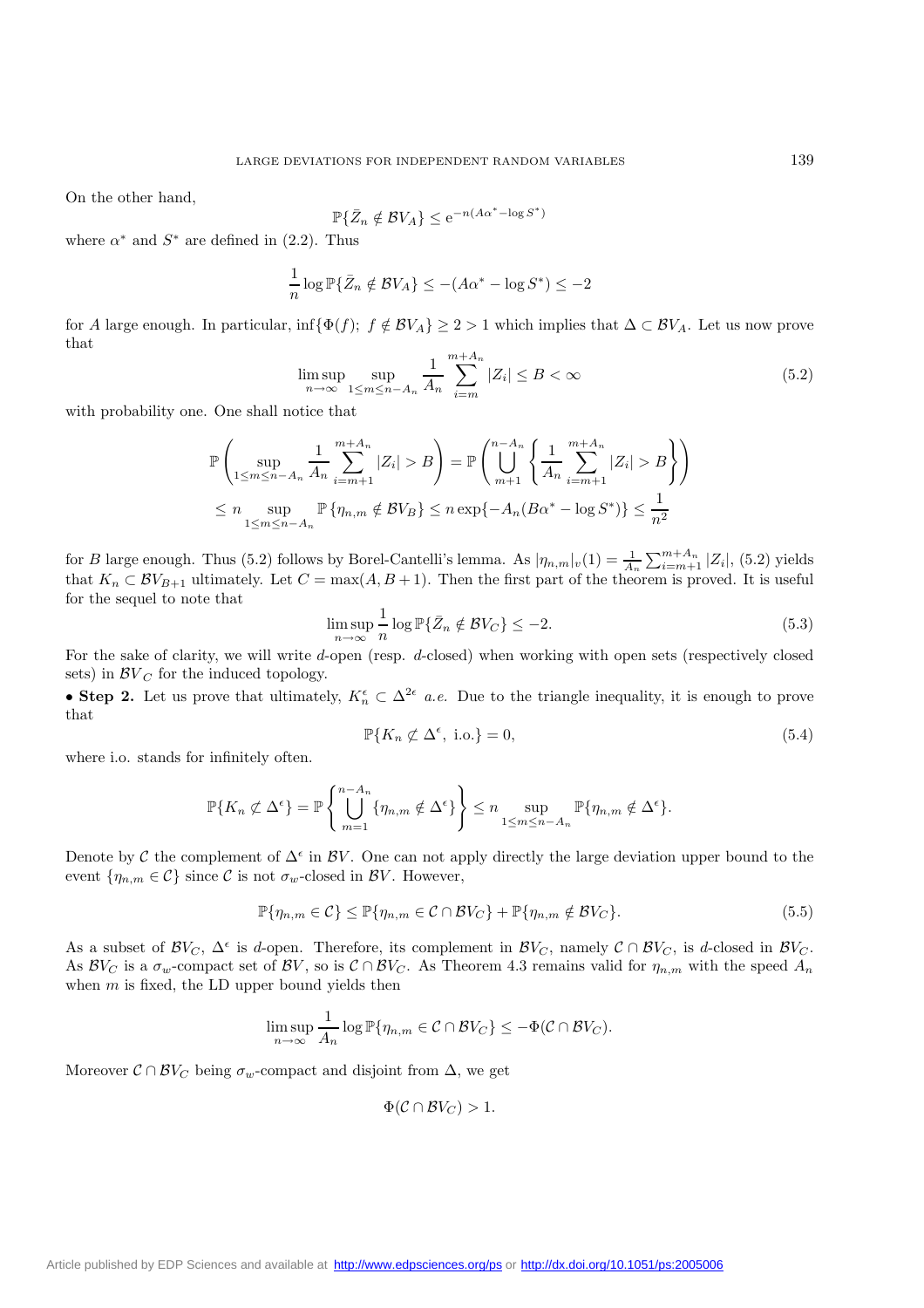This together with (5.3) yields then

$$
\limsup_{n\to\infty}\frac{1}{A_n}\log\mathbb{P}\{\eta_{n,m}\in\mathcal{C}\}\leq\max(-2,-\Phi(\mathcal{C}\cap\mathcal{B}V_C))=-(1+\delta),\ \delta>0.
$$

Therefore, for n large enough,

$$
\mathbb{P}\{\eta_{n,m} \in \mathcal{C}\} \le e^{-(1+\delta/2)A_n},
$$

which yields

$$
\mathbb{P}\{K_n \not\subset \Delta^{\epsilon}\} \leq n e^{-(1+\delta/2)A_n}.
$$

Using the fact that  $A_n \ge \log n - 1$ , one gets:

$$
\mathbb{P}\{K_n \not\subset \Delta^{\epsilon}\} \le \kappa n^{-\delta/2}, \quad \text{where } \kappa = \exp(1 + \delta/2). \tag{5.6}
$$

Introduce now the sequence of integers  $n_k = \max\{n; A_n = k\}$ . Recalling that  $A_n = [\log n]$ , we see that  $n_k$  is properly defined for k large enough. Moreover,  $e^k \le n_k < e^{(k+1)}$ , and  $K_n \subset K_{n_k}$  for  $n_{k-1} < n \le n_k$ . Thus (5.4) is equivalent to

$$
\mathbb{P}\{K_{n_k} \not\subset \Delta^{\epsilon}, \text{i.o. (in } k)\} = 0. \tag{5.7}
$$

By (5.6), we obtain for k large enough (say  $k \geq k_0$ ):

$$
\sum_{k=k_0}^{\infty} P\{K_{n_k} \not\subset \Delta^{\epsilon}\} \leq \kappa \sum_{k=k_0}^{\infty} n_k^{-\delta/2} \leq \kappa \sum_{k=k_0}^{\infty} \exp\left(-\frac{k\delta}{2}\right) < \infty.
$$

Therefore, (5.7) follows by Borel-Cantelli. This in turn yields (5.4).

• **Step 3.** Let us prove now that  $\Delta \subset K_n^{\epsilon}$  ultimately with probability one. Let  $f \in \Delta$  and  $\epsilon > 0$ . Consider the set

$$
\mathcal{N}_{\epsilon}(f) = \{ g \in \mathcal{B}V_C, \ d(f, g) < \epsilon \}.
$$

The set  $\mathcal{N}_{\epsilon}(f)$  is d-open in  $\mathcal{B}V_C$ . We want to prove:

$$
-(1 - \delta) \le \liminf_{n \to \infty} \frac{1}{n} \log \mathbb{P}(\bar{Z}_n \in \mathcal{N}_{\epsilon}(f)).
$$
\n(5.8)

One can not apply directly the LD lower bound since  $\mathcal{N}_{\epsilon}(f)$  is not  $\sigma_w$ -open as a subset of  $\mathcal{B}V$ . However, there exists a  $\sigma_w$ -open set G in BV such that  $G \cap BV_C = \mathcal{N}_{\epsilon}(f)$ . In particular  $(1 - \alpha)f \in G$  for some  $\alpha > 0$ . As  $\Phi(0) = 0$  (recall that  $\mathbb{E}Z_i^n = 0$ ),

$$
\Phi((1-\alpha)f) \le (1-\alpha)\Phi(f) + \alpha\Phi(0) \le 1-\alpha < 1.
$$

Therefore,  $\Phi(G) = 1 - \delta < 1$  for some  $\delta > 0$ . As  $G \subset \mathcal{N}_{\epsilon}(f) \cup \mathcal{BV}_{C}^c$ , the LD lower bound (Th. 4.3) yields:

$$
-(1 - \delta) \le \liminf_{n \to \infty} \frac{1}{n} \log \mathbb{P} \{ \bar{Z}_n \in G \}
$$
  
 
$$
\le \max \left( \liminf_{n \to \infty} \frac{1}{n} \log \mathbb{P} (\bar{Z}_n \in \mathcal{N}_{\epsilon}(f)), \limsup_{n \to \infty} \frac{1}{n} \log \mathbb{P} (\bar{Z}_n \notin \mathcal{B} V_C) \right).
$$

Recall that  $\limsup_n \frac{1}{n} \log \mathbb{P}(\bar{Z}_n \notin BV_C) \leq -2$  by (5.3). Thus (5.8) is proved.

[Article published by EDP Sciences and available at http://www.edpsciences.org/ps](http://www.edpsciences.org/ps) or <http://dx.doi.org/10.1051/ps:2005006>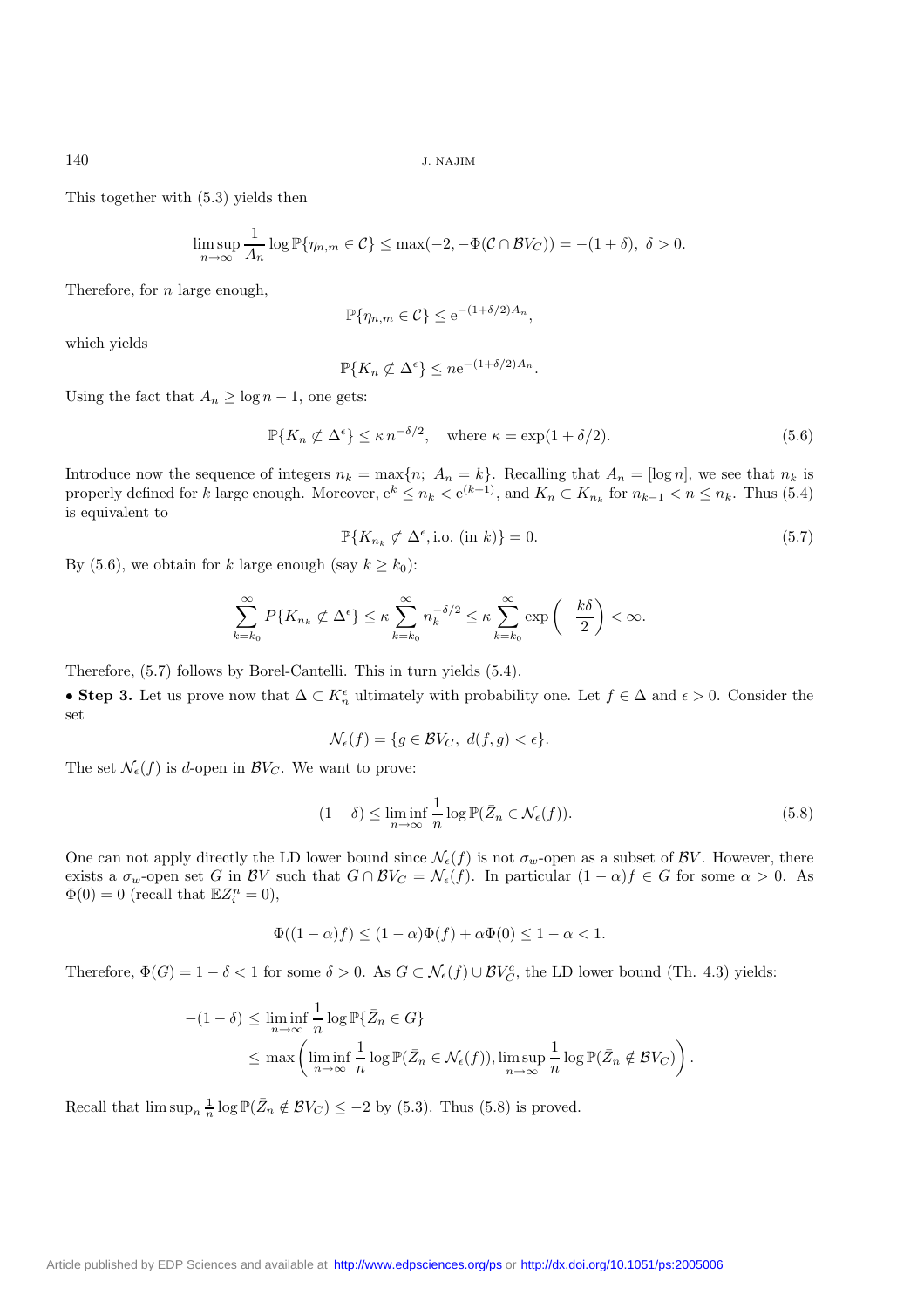Let us introduce  $R_n = [(n - A_n)/A_n]$  and the corresponding set  $M_n = \{\eta_{n,rA_n}, 1 \leq r \leq R_n\}$ . Observe that  $M_n \subset K_n$ . Moreover,  $\mathbb{P}\{\eta_{n,rA_n} \in \mathcal{N}_{\epsilon}(f)\} \geq \exp(-A_n(1-\delta/2))$  for n large enough. Therefore,

$$
\mathbb{P}\lbrace f \notin M_n^{2\epsilon} \rbrace = \mathbb{P}\lbrace \bigcap_{1 \leq r \leq R_n} \lbrace \eta_{n,rA_n} \notin \mathcal{N}_{2\epsilon}(f) \rbrace \rbrace
$$
  
\n
$$
\leq \left(1 - \inf_{1 \leq r \leq R_n} \mathbb{P}(\eta_{n,rA_n} \in \mathcal{N}_{2\epsilon}(f))\right)^{R_n}
$$
  
\n
$$
\leq \exp\left(-R_n \inf_{1 \leq r \leq R_n} \mathbb{P}(\eta_{n,rA_n} \in \mathcal{N}_{2\epsilon}(f))\right)
$$
  
\n
$$
\leq \exp(-R_n \exp(-A_n(1 - \delta/2)))
$$
  
\n
$$
\leq \exp(-n^{\delta/3})
$$
\n(5.9)

for  $n$  sufficiently large.

To prove the full statement, recall that  $\Delta$  is d-compact in  $\mathcal{B}V_C$  thus there exist  $f_1, \dots, f_k \in \Delta$  such that  $\Delta \subset \cup_{i=1}^k \mathcal{N}_{\epsilon}(f_i)$ . Therefore,

$$
\mathbb{P}\{\Delta \not\subset M_n^{\epsilon}\} \leq \mathbb{P}\{\cup_{i=1}^k \mathcal{N}_{\epsilon}(f_i) \not\subset M_n^{\epsilon}\}
$$

$$
\leq \sum_{i=1}^k \mathbb{P}\{\mathcal{N}_{\epsilon}(f_i) \not\subset M_n^{\epsilon}\}
$$

$$
\leq \sum_{i=1}^k \mathbb{P}\{f_i \not\subset M_n^{2\epsilon}\}
$$

$$
\leq k \exp(-n^{\delta/3})
$$

for n sufficiently large where the last inequality follows by (5.9). Therefore Borel-Cantelli's lemma implies that

$$
\mathbb{P}\{\Delta \not\subset M_n^\epsilon, \text{ i.o.}\}=0.
$$

As  $M_n \subset K_n$ , the same conclusion holds for  $K_n$ :

$$
\mathbb{P}\{\Delta \not\subset K_n^{\epsilon}, \text{ i.o.}\} = 0. \qquad \qquad \Box
$$

*Acknowledgements*. I would like to thank Christian L´eonard, Wilfrid Gangbo and Roger J.B. Wets for valuable discussions. The example in Section 2.4.1 is due to Wilfrid Gangbo.

#### **REFERENCES**

- [1] G. Ben Arous, A. Dembo and A. Guionnet, Aging of spherical spin glasses. *Probab. Theory Related Fields* **120** (2001) 1–67.
- [2] K.A. Borovkov, The functional form of the Erd˝os-R´enyi law of large numbers. *Teor. Veroyatnost. i Primenen.* **35** (1990) 758–762.
- [3] Z. Chi, The first-order asymptotic of waiting times with distortion between stationary processes. *IEEE Trans. Inform. Theory* **47** (2001) 338–347.
- [4] Z. Chi, Stochastic sub-additivity approach to the conditional large deviation principle. *Ann. Probab.* **29** (2001) 1303–1328.
- [5] I. Csisz´ar, Sanov property, generalized *I*-projection and a conditionnal limit theorem. *Ann. Probab.* **12** (1984) 768–793.
- [6] D.A. Dawson and J. G¨artner, Multilevel large deviations and interacting diffusions. *Probab. Theory Related Fields* **98** (1994) 423–487.
- [7] D.A. Dawson and J. Gärtner, Analytic aspects of multilevel large deviations, in *Asymptotic methods in probability and statistics (Ottawa, ON, 1997)*. North-Holland, Amsterdam (1998) 401–440.
- [8] P. Deheuvels, Functional Erd˝os-R´enyi laws. *Studia Sci. Math. Hungar.* **26** (1991) 261–295.
- [9] A. Dembo and I. Kontoyiannis, The asymptotics of waiting times between stationary processes, allowing distortion. *Ann. Appl. Probab.* **9** (1999) 413–429.